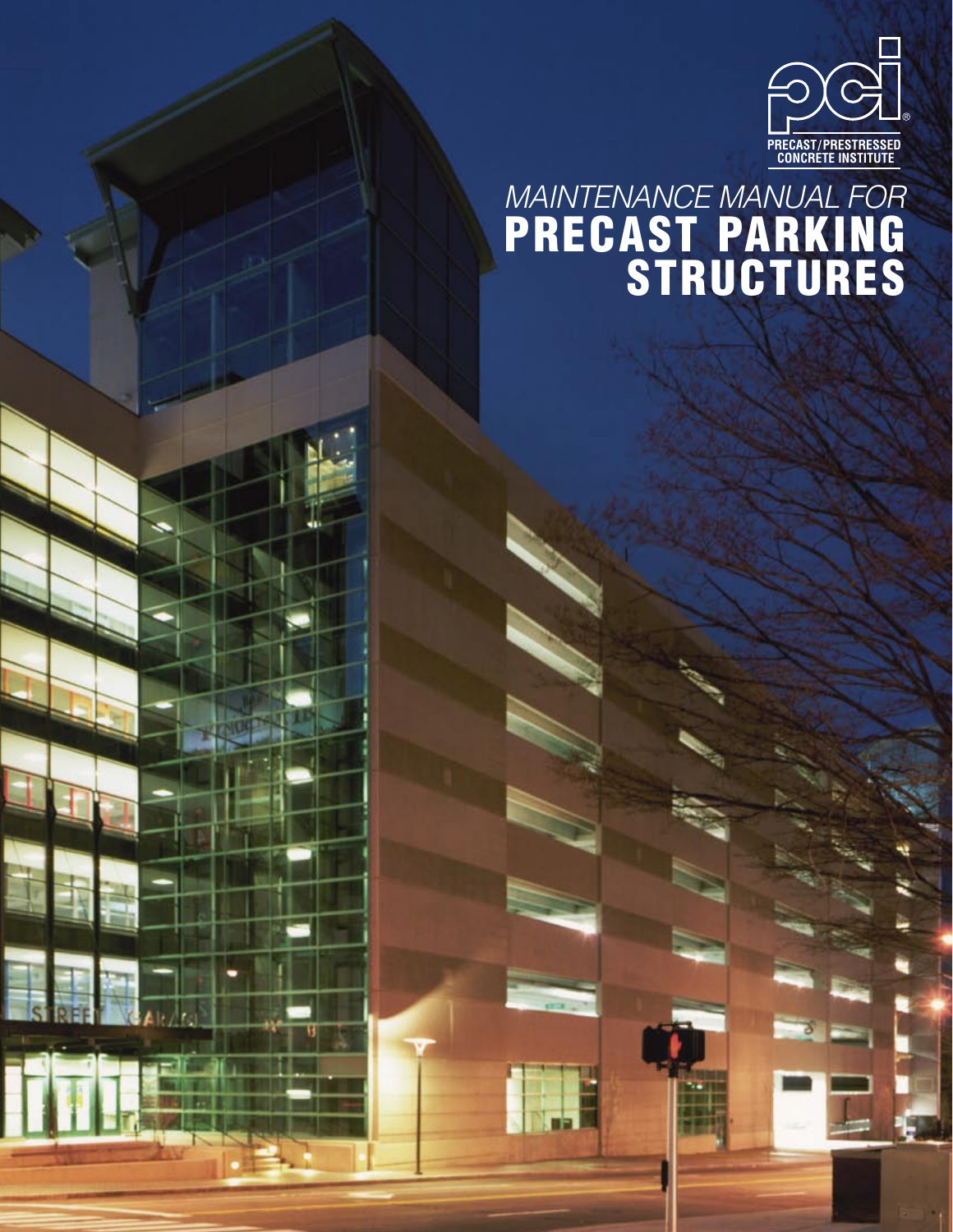# **MAINTENANCE MANUAL FOR PRECAST PARKING STRUCTURES**

# PCI COMMITTEE ON PARKING STRUCTURES

Walter Korkosz, Chairman

Kenneth C. Baur David Bourgault E. Fred Brecher J. Edward Britt Kip Bryan Dharmendra P. Buch Te-Lin (Terry) Chung Larry D. Church Nabil A. El-Khazen Greg Force Edith Gallandorm Suresh Gami Mohammed S. Habib Matthew J. Jobin

L.S. (Paul) Johal Christopher Kercsmar Fagar Kusumor Michael Lee Paul I. Lew Jorge Londomo William A. Lovell, Jr. Paul Mack Charles Magnesio Bradley Means Donald R. Monahan David Monroe Frank A. Nadeau Todd Neal

Peter Needham R.W. Ted O'Shea Predrag L. Popovic Joey D. Rowland Tim Salmons Raymond A. Schlitt Gerald M. Sermersheim Irwin J. Speyer John A. Tanner McKinney (Mac) V. Taylor Peter G. Troiani H. Carl Walker Ted Wolfsthal

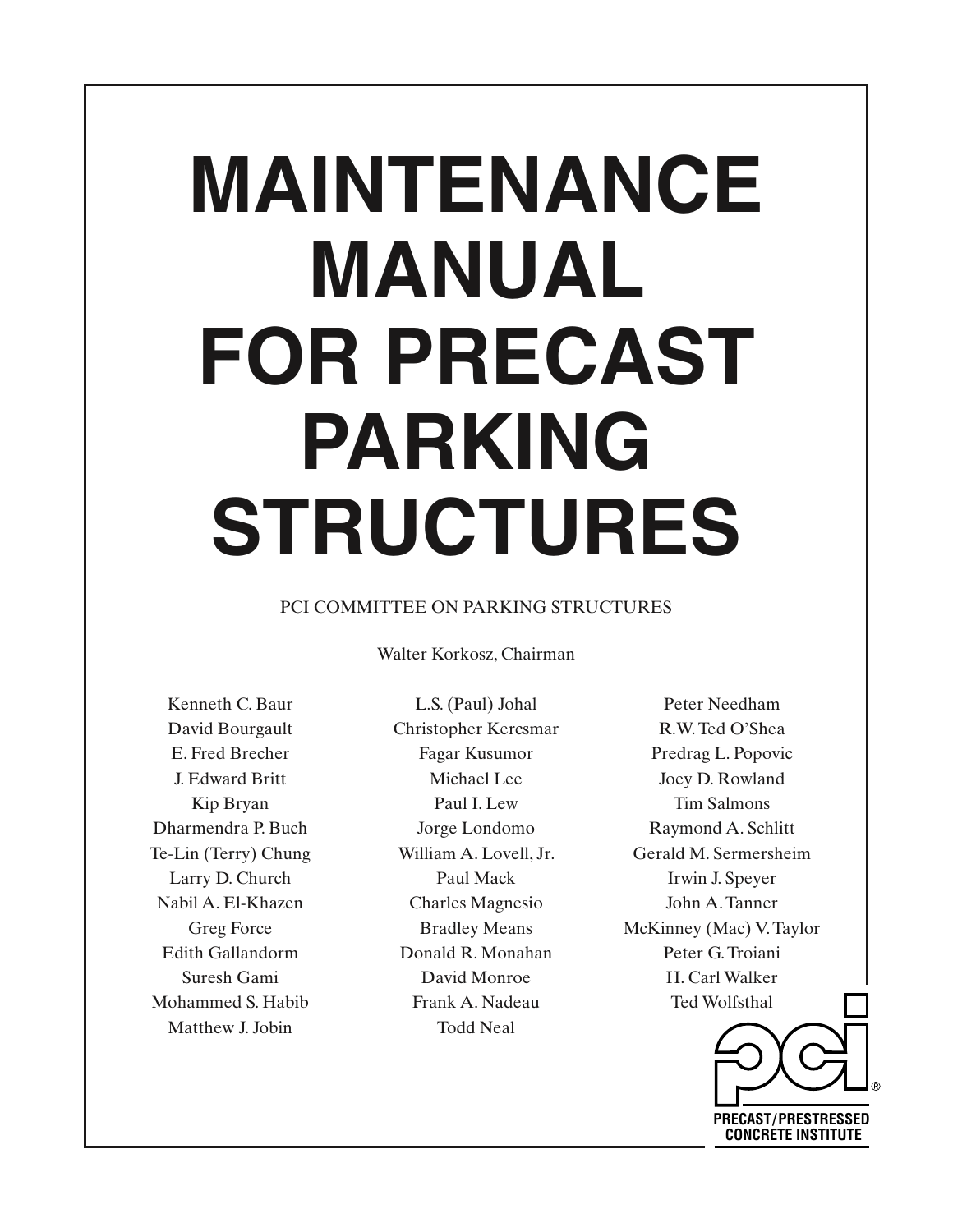

209 W. Jackson Boulevard, Chicago, IL 60606 Phone: (312) 786-0300 Fax: (312) 786-0353 http://www.pci.org e-mail: info@pci.org

# Copyright 2004 The Precast/Prestressed Concrete Institute

All Rights Reserved

No part of this document may be copied or reproduced in any form or by any means without the prior written consent of the Precast/Prestressed Concrete Institute.

Printed in the United States of America

ISBN 0-937040-70-3

Substantial effort has been made to ensure that all data and information in this Maintenance Manual for Precast Parking Structures are accurate. However, PCI cannot accept responsibility for any errors or oversights in the use of material or in the preparation of engineering plans. This publication is intended for use by professional personnel competent to evaluate the significance and limitations of its contents and able to accept responsibility for the application of the material it contains. Special conditions on a project may require more specific evaluation and practical engineering judgment.

MNL-136-04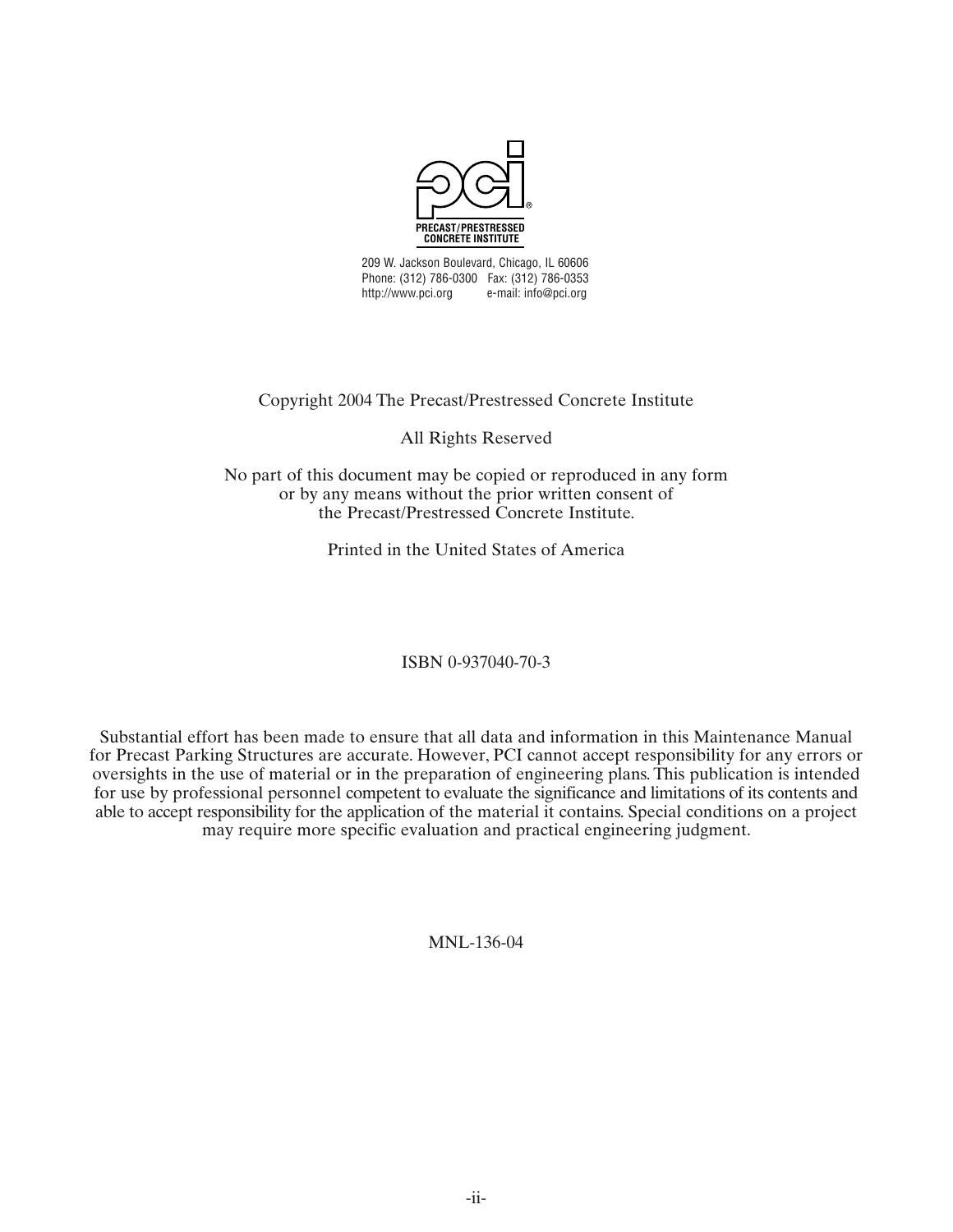# **TABLE OF CONTENTS**

| 1.0 |                                                                             |  |
|-----|-----------------------------------------------------------------------------|--|
| 2.0 | Types of Maintenance for Precast, Prestressed Concrete Parking Structures 5 |  |
|     |                                                                             |  |
|     |                                                                             |  |
|     |                                                                             |  |
|     |                                                                             |  |
|     |                                                                             |  |
|     |                                                                             |  |
|     |                                                                             |  |
|     |                                                                             |  |
|     |                                                                             |  |
|     |                                                                             |  |
|     |                                                                             |  |
|     |                                                                             |  |
| 3.0 |                                                                             |  |
|     |                                                                             |  |
|     |                                                                             |  |
|     |                                                                             |  |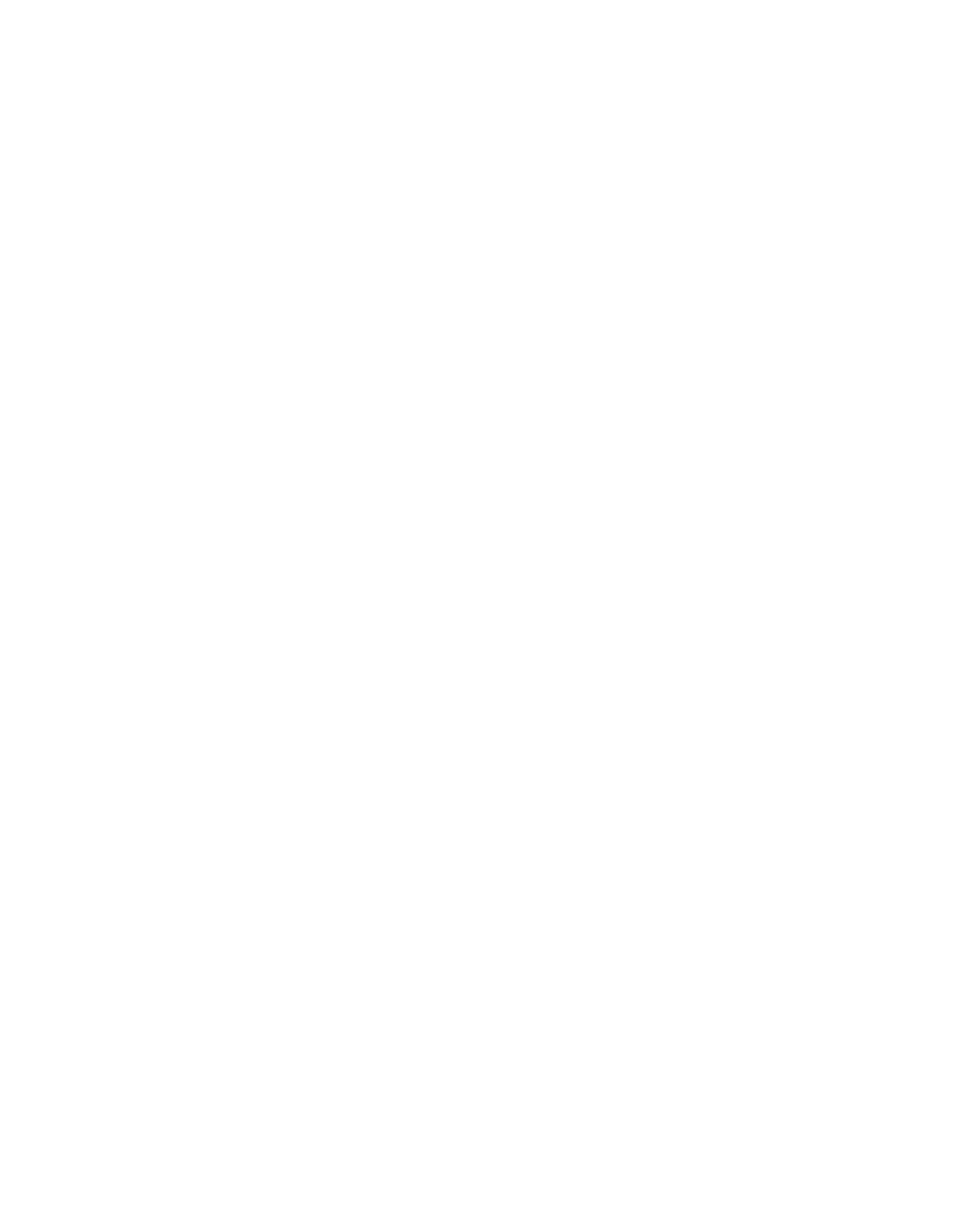<span id="page-5-0"></span>The elements of parking structures, more than any other building type, require routine maintenance. This manual is intended for the owners, operators, architects, and engineers of precast parking structures in order to assist them in extending their structure's service life. The recommendations and procedures offered herewith will hopefully serve as a valuable resource for maintaining existing structures and for architects and engineers during the initial design phase of new parking structures.

Unlike other buildings, the structural components of parking structures are exposed directly to weather and other environmental conditions. Extreme temperature changes, rain, snow, deicing salts, road grime, and dampness directly influence the durability of parking structures and have the potential to create performance problems. The potential severity of these problems will depend on the geographic location of the structure and local environmental conditions. In all locations, the added burden of direct exposure dictates that more maintenance attention be given to the components of parking structures than other building types.

Based on national surveys, precast concrete parking structures offer superior resistance to deterioration. Since PCI certified plants are monitored for quality control, fabrication and operating procedures, the factory produced concrete elements are manufactured with a high degree of quality and craftsmanship. The controlled plant environment also enables the use of durable concrete mixes with specialty curing that conventional field placed concrete systems typically do not achieve. This clear advantage of precast concrete gives the owner/operator a decisive edge from the start. However, without proper maintenance **any** structure's life will be comprised.

In addition to increasing service life and reducing long term structural repairs, a comprehensive maintenance program will produce a cleaner, safer and more user friendly atmosphere which promotes repeat business and discourages littering and loitering. A well maintained parking structure also reflects a positive image on the owner/operator, adjacent businesses or even an entire city for structures located at airports or major downtown areas. Thus, it is essential for a maintenance program to be a major phase in the operation of all parking structures. A routine maintenance program should be set up immediately upon turnover of the parking structure.



*Well maintained parking structures provides a user friendly atmosphere and promotes repeat business.*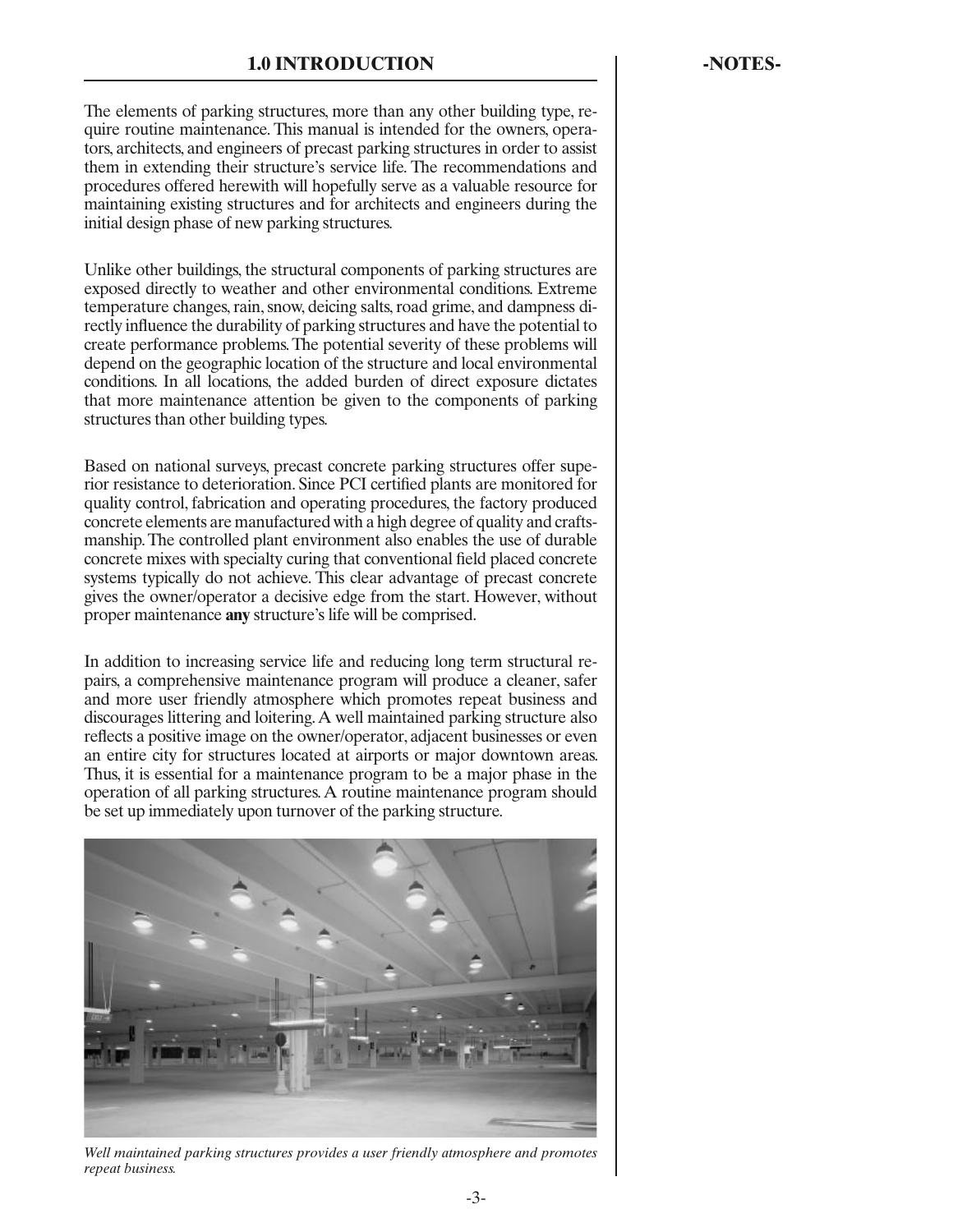**-NOTES-** This manual contains guidelines for maintaining precast concrete parking structures. However, it is not uncommon to find a variety of construction materials incorporated into a parking structure such as cast-in-place concrete, steel, masonry, aluminum or wood. Although the majority of the guidelines presented in this manual apply to many building systems, non-precast systems may require special or additional consideration beyond that required for precast concrete. Non-structural systems such as elevators, escalators, people movers, mechanical units, electrical, security and landscaping will also have specific individual maintenance requirements that are typically specified by the manufacturer/supplier. These additional procedures should be incorporated into the total maintenance program. The following references are recommended for additional maintenance guidelines on non-precast concrete systems:

- 1. Guide for Structural Maintenance of Parking Structures, American Concrete Institute Report CI 362.2 R-00.
- 2. Parking Garage Maintenance Manual, National Parking Association.
- 3. Documentation provided by Elevator Supplier, Mechanical Unit Supplier, etc.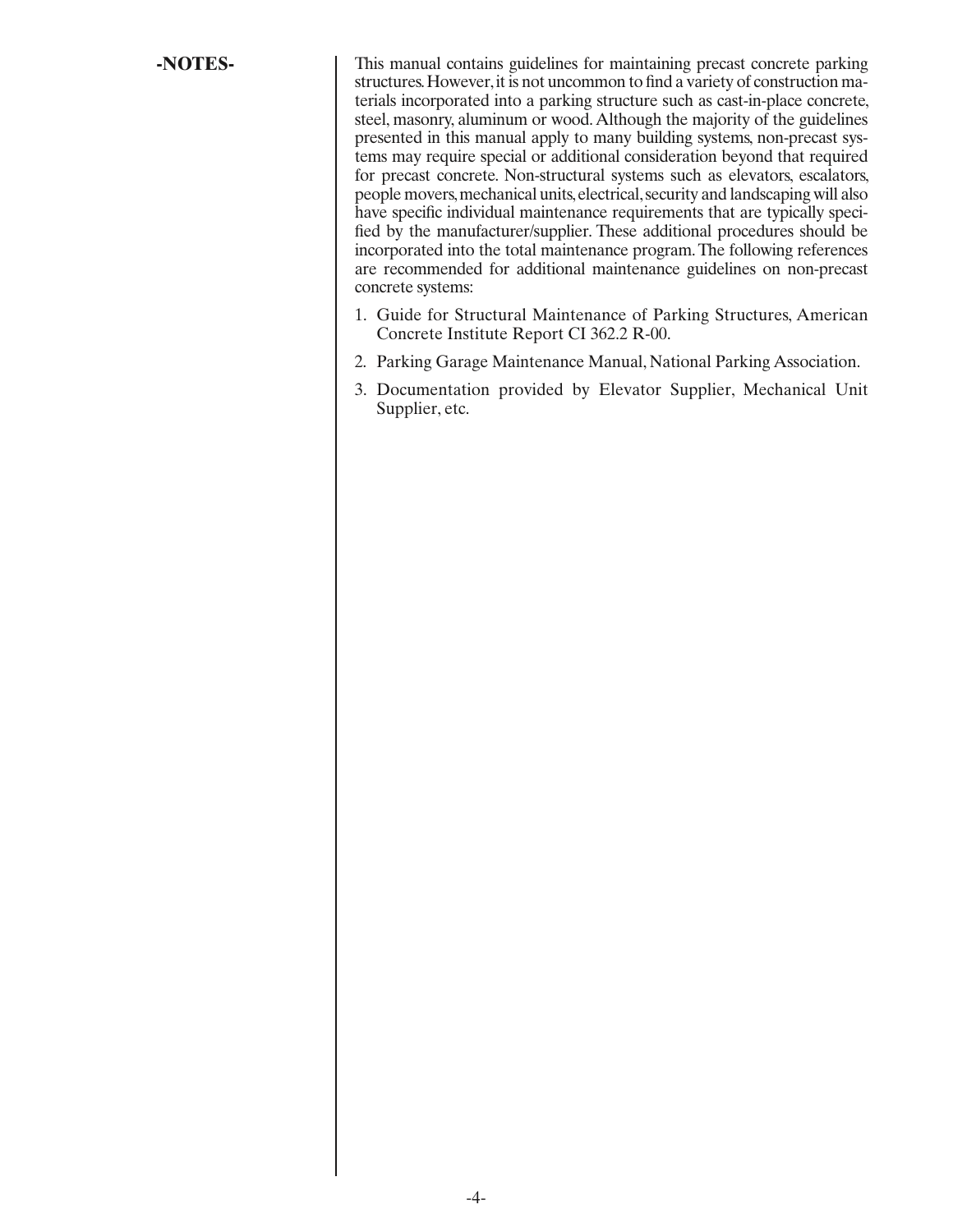<span id="page-7-0"></span>All parking structures require a diligent maintenance program to ensure long-term durable performance. Broad categories for maintenance of parking structures are generally accepted as: *Housekeeping, Preventive Maintenance,* and *Structural Repairs.* Within these categories are specific items that require periodic attention. Precast, prestressed concrete parking facilities, by their unique design, require maintenance tasks that may be slightly different than those of other construction types. In this section, we will define the types of maintenance tasks specifically required for precast, prestressed concrete parking structures.

# **2.1 HOUSEKEEPING**

Housekeeping maintenance involves those items that enhance the aesthetic appeal and functional performance of the parking facility. The users of the parking structure tend to consider their parking experience as satisfactory if the facility is clean and safe. The owner or the operator of the structure generally performs these tasks on a scheduled basis. Housekeeping maintenance involves the following tasks:

- **General Cleaning:** *Trash removal, drain cleaning, sweeping, window cleaning*
- **Floor Wash:** *Annual high pressure wash down, oil stain removal*
- **Expansion Joints and Control Joints:** *Cleaning of debris*
- **Painting:** *Periodic touch-up of painted surfaces*
- **Landscaping:** *General upkeep of planting materials*
- **Doors and Hardware:** *Check for proper operation*
- **Striping and Graphics:** *Re-paint parking stripes and graphics*
- **Lighting Fixtures:** *Clean lens and replace burned out lamps*
- **Elevator:** *Cleaning and maintenance*
- **Signs:** *Cleaning and repair*
- **Graffiti:** *Removal*
- **Snow and Ice Control:** *Plowing and snow removal, deicing traffic areas*
- **Security System:** *Check for proper operation*
- **Parking Equipment, Revenue Control System Maintenance:** *Check for proper operation*
- **Janitorial Services:** *Lavatory, office, waiting areas*

These duties typically fall to the parking structure operators, because they generally have a primary interest in maximizing operating revenues and keeping operating expenses within budget while providing safe and convenient parking to attract the user. The housekeeping items listed above should be performed by the operator on a periodic schedule as suggested in Table A. The following additional comments should be noted:

Cleaning and sweeping are tell-tale signs of the amount of attention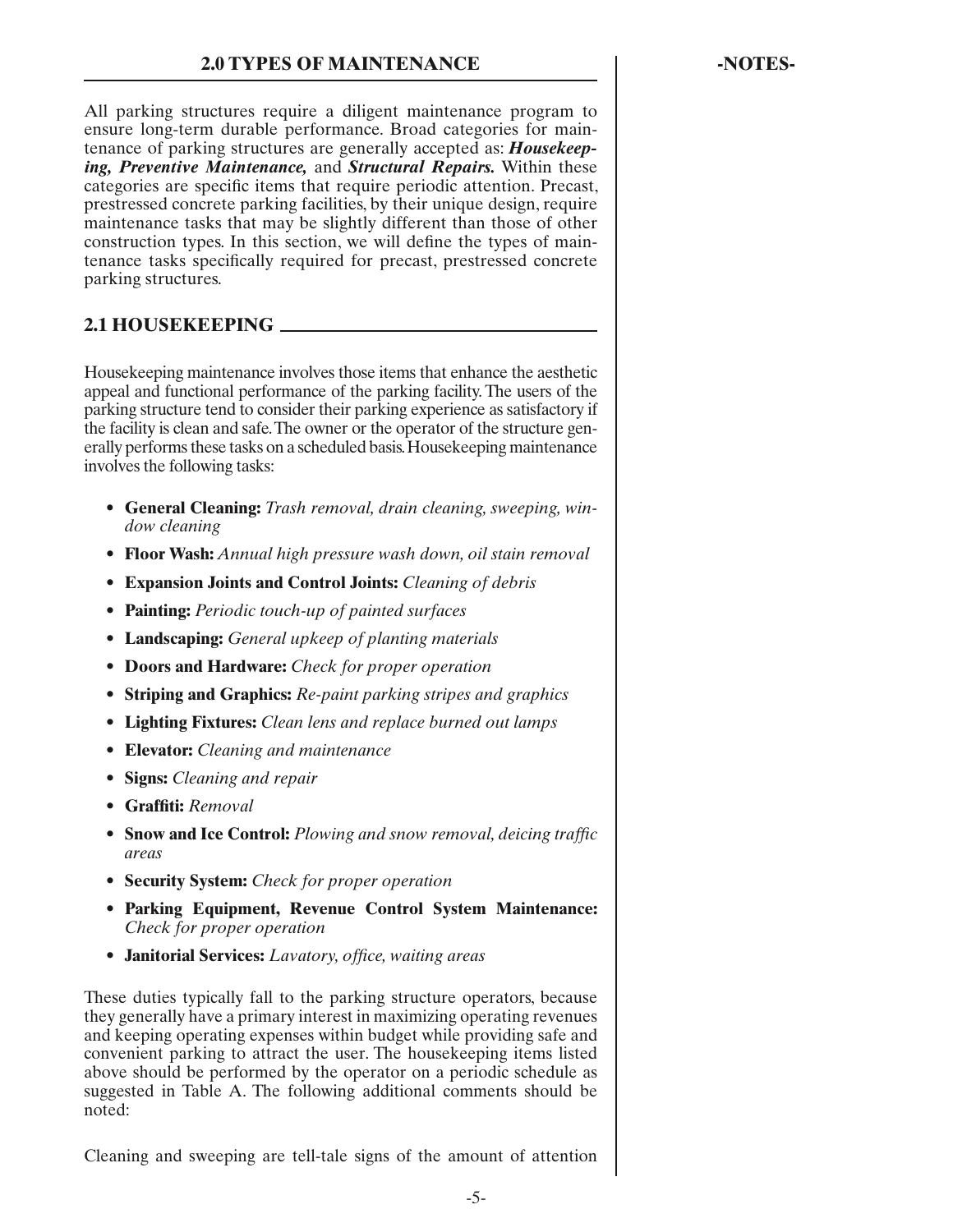

*Housekeeping should include frequent cleaning of joints. Clean joints will increase service life.*

the parking facility has. Lack of attention is an invitation to loiter in the parking facility and may reduce safety of use. Sweeping should remove debris and sand from drains, expansion joints, and control joints. Cleaning should include removal of litter from beam ledges and member joints.

Highly visible parking striping promotes centering of the parked cars in the parking space, thus minimizing overlap. If striping is changed, do not paint over existing striping. It is better to remove completely by shot or water blasting so that two sets of striping do not create confusion.

Lighting fixtures lose much of their effectiveness due to dirt accumulation on the lens or clear covers. Therefore, it is recommended that all fixtures be cleaned annually, immediately following the spring wash down. It is also important that lamps should be replaced before they burn out. A schedule of re-lamping based on the lamp life is recommended. Lamps should be monitored daily and replaced as quickly as possible. Lighting is usually a definable measure of security and, as such, requires special attention. To achieve this goal, replacement lamps should be stored on the premises.

Emergency lights and generators should be checked daily. Emergency lights using battery packs typically have visible status indicators and all have test buttons.

Security systems, emergency lighting via batteries, and emergency generators must be checked frequently to insure proper functioning at all times.

Time clocks may need to be corrected for daylight savings time.

Light to moderate oil stains are generally not detrimental to the structure, but their removal improves facility appearance. Heavy stains may be slippery and hazardous.

Ventilation and carbon monoxide monitoring systems in enclosed parking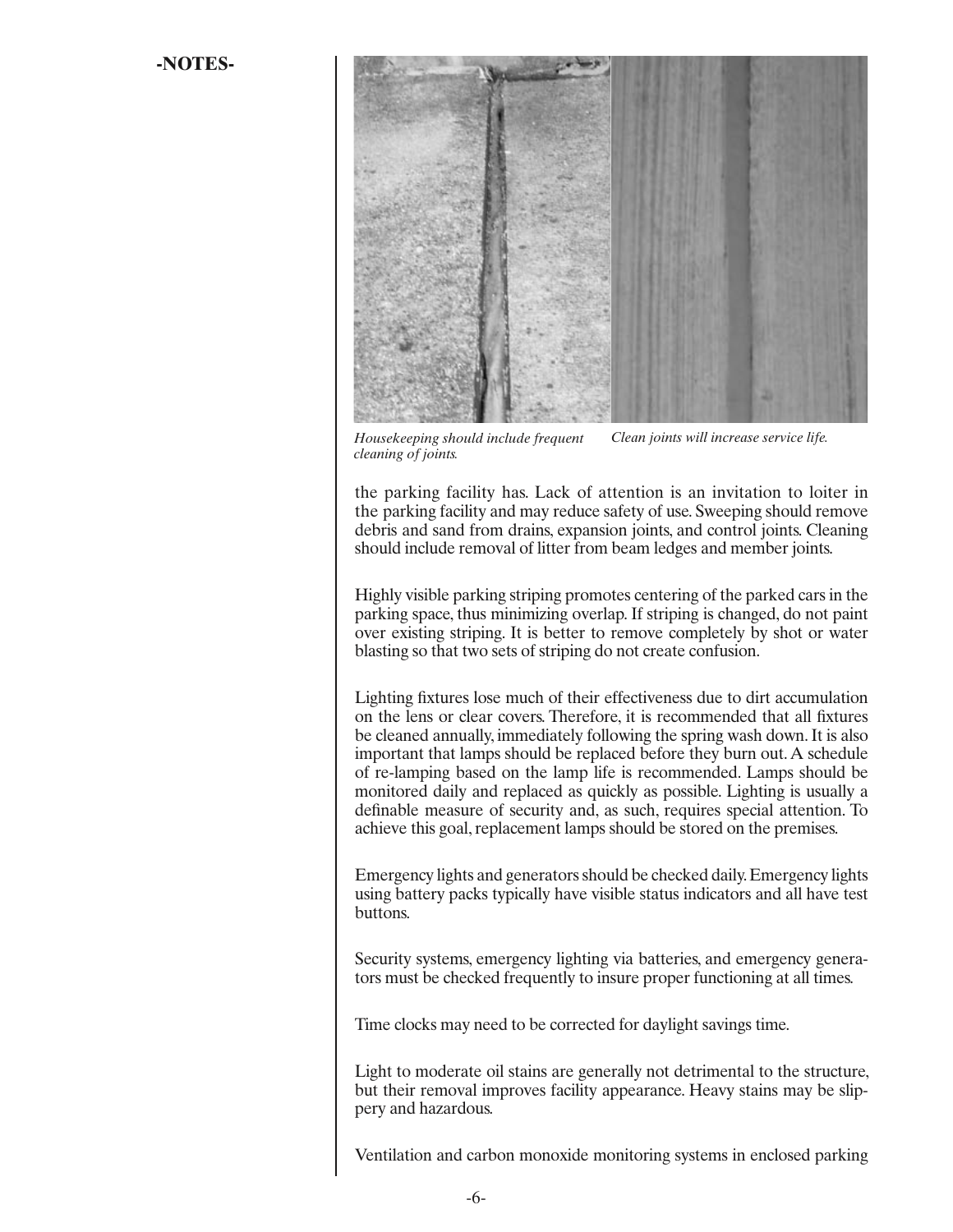# <span id="page-9-0"></span>**2.2 SNOW REMOVAL**

#### **Introduction**

In areas where winter weather affects the operation of a parking structure, removal of snow and ice is necessary, if not paramount, for functional performance, the public's safety, and the long-term durability of the structure. Snow and ice removal can be difficult depending on the size, timing, and type of storm, and also the area to be maintained. For these reasons, knowing with what and how to remove snow and ice can greatly affect the operation of the structure. The basic parameters for snow and ice removal include planning, proper equipment, chemical deicers, written procedures, and how-to instruction for snow removal personnel.

#### **A. Planning**

When removing snow and ice, planning plays an important role for a successful operation. Basic planning and specifications for snow removal begins during the initial design phase of the parking structure. The owner, architect, engineer, contractor, and precast/prestress concrete manufacturer must all be involved in determining how snow and ice will be removed. Operations such as removal of snow and ice from the deck surface, storage of snow and ice, and the use of certain types of equipment can cause major functional and performance problems to the structure if not properly addressed during the initial design phase.

When an architect begins considering the location and layout of a parking structure, snow and ice removal operations should be based on local climate conditions. Anticipated maximum snow fall and frequency will influence planning strategies. Once parameters for snow and ice removal have been established, features for storage or removal must be designed into the structure.

Removal of snow is typically handled by moving the snow to a snow chute or snow melting equipment, or by moving to and through a gate opening in exterior spandrels.

Storage of snow requires strict operating procedures and protected dumping zones to ensure the safety of workers, pedestrians, and vehicles. Multi-level parking structures also require special procedures to prevent the penetration of falling snow onto lower structure levels. The number of dumping locations depends on the parking structure size, anticipated snow fall rate, and adjacent property locations.

When snow is stored on the top level of a parking structure, it is essential that equipment operators be provided with detailed storage guidelines before each clearing operation. If guidelines are not provided in the original design, a structural engineer must generate guidelines for maximum storage-pile size, location, and height. Consideration should also be given to obstruction of sight lines, loss of parking spaces, and the deleterious effects of concentrated salts and deicers.

Snow melting equipment comes in various forms. Before a piece of equipment is chosen, the structure needs to be checked to ensure that structural components can safely support the equipment's maximum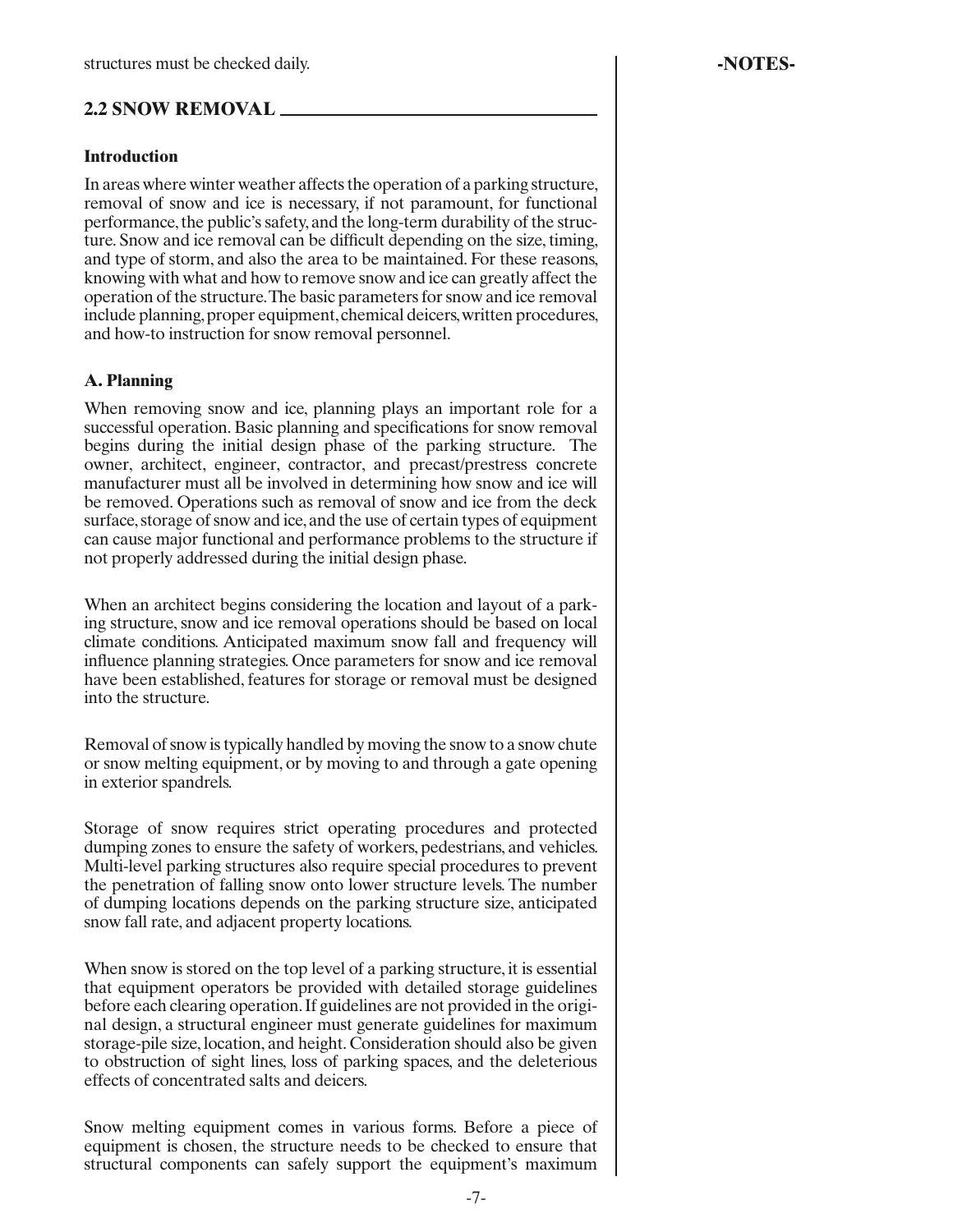<span id="page-10-0"></span>**-NOTES-** working weight. Typically, if wheel loads are larger than 3000 lbs or the total distributed equipment weight exceeds 50 lbs per sq ft, a structural engineer must verify the structural adequacy of the building components. Sufficient floor drainage is required to properly dispose of melted snow without the formation of ice patches on the deck surface.

> Once a plan is developed, discussions with the owner/operator of the parking structure regarding responsibility for snow and ice removal is recommended. Contracted services and/or in-house maintenance are the common options for accomplishing the removal. The developed procedures should be conveyed to the proper personnel so there is no confusion regarding removal procedures.

> One-level parking structures may provide accessibility for snow equipment that is heavier than the support systems allow. It is very important that rigid enforcement restricting heavy equipment be maintained.

> Once the structure is in use, planning should also occur prior to the snow and ice season. Having personnel, equipment, and deicing materials available must be setup before the season begins. A written procedure is necessary for successful snow and ice removal planning. Included in the written plan should be a checklist of pre-season preparations. The snow removal guidelines and maintenance log should be easily accessible. Records of previous years' operations can facilitate answering future questions that may arise.

> Obstacles to snow and ice removal such as the structure's expansion joints, joint sealants, membranes, signage, lighting, and floor drains should be identified and emphasized to operations personnel. They must be made aware of potential damage that may be caused when removing snow and ice. Markers highlighting obstacles may be setup prior to the beginning of the winter season and then removed when the season is over.

> Adequate drainage is a critical component of proper snow and ice removal. Prior to the arrival of freezing weather, water-ponding areas on the deck must be eliminated. Drains should be cleaned of debris. Water lines used for surface cleaning should be drained of all water to prevent freezing and breakage.

# **B. Equipment**

Removing snow and ice is typically accomplished by using equipment especially designed for the operation. Determining the type of equipment to use affects operation and the longevity of the structure. For example, a pick-up truck with a plow may not be the right equipment to use for all jobs.

Snow removal equipment comes in many sizes, weights, and systems. The selection of this equipment along with its accessories will determine the efficiency of the snow and ice removal operation. The weight of the vehicle and type of attachments also impacts the amount, if any, of potential damage the structure may incur. Typically, parking structures are designed for 3000 lb wheel loads. Higher loads must be approved by a structural engineer. Plows and other snow removal implements that come in contact with the driving surface should have well-maintained rubber blades to minimize damage to the deck surface.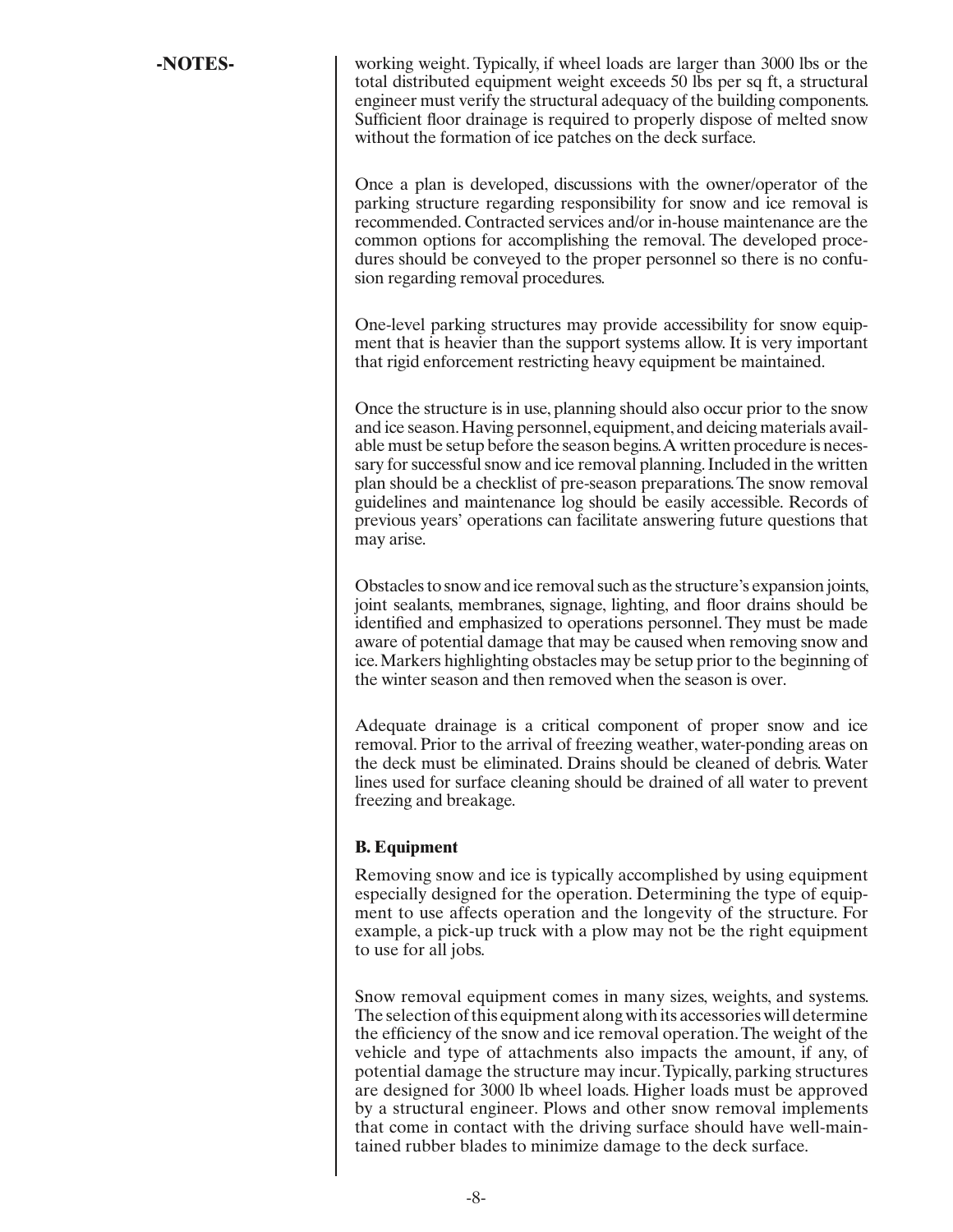-9-

<span id="page-11-0"></span>The right type of equipment for placing chemical deicers is also **FICOLL -NOTES** important. This equipment must be able to spread deicers properly, efficiently, and cost effectively.

# **C. Chemical deicers**

The use of chemical deicers can affect the structure's efficiency, life safety, and longevity. Deicers must be chosen prudently because of their chemical potency, availability, and cost. Improper use of deicers may be deleterious to surfaces to which they are applied.

When using deicers, it is necessary to wash-down deck surfaces immediately following the winter season. The use of a high water volume from a 1¼ in. or larger hose is recommended. During the initial design phase, consideration for sufficient water to clean all surfaces (i.e., floor levels in addition to the roof level) contacted by deicers is important. It should be remembered that chemical deicers are also deposited by vehicles parking in the parking structure, so cleaning of all levels is important even if deicers were not directly applied to lower floor levels.

There are many types of chemicals deicers. Some, like chlorides, are relatively inexpensive but are much more harmful to the structure than ureas or calcium magnesium acetate. It is recommended that sodium or calcium chloride (rock salt) deicers not be used. Deicing chemicals should not be used until the parking structure is at least one year old.

Stairs, landings, and other areas of pedestrian egress must also be clear of snow and ice. Other chemicals with less corrosive potential to the concrete such as calcium magnesium acetate (CMA) are recommended.

Deicers can adversely affect the environment. State highway departments are now minimizing the use of sodium or calcium chloride because of the detrimental environmental effects.

# **D. Snow Removal Procedures**

The following guidelines should be followed during the snow removal process.

- 1. Snow plow blades should not come in direct contact with expansion joints, deck membranes, or joint sealants. Blades should be kept a minimum of ½ in. above these sensitive materials. Blades should also not impact vertical offsets between adjacent deck surfaces. Plows must be equipped with well-maintained rubber blades to minimize impact damage.
- 2. Reduced equipment driving speed should be used at changes in floor slopes, such as the ends of ramps, washes (i.e., raised areas of the deck surface), at the ends of double tees, and at handicapped ramps.
- 3. Impact forces caused by pushing equipment or snow into walls or spandrels should be avoided. Additionally, impact forces applied to deck surfaces caused by dumping snow into storage piles should be avoided.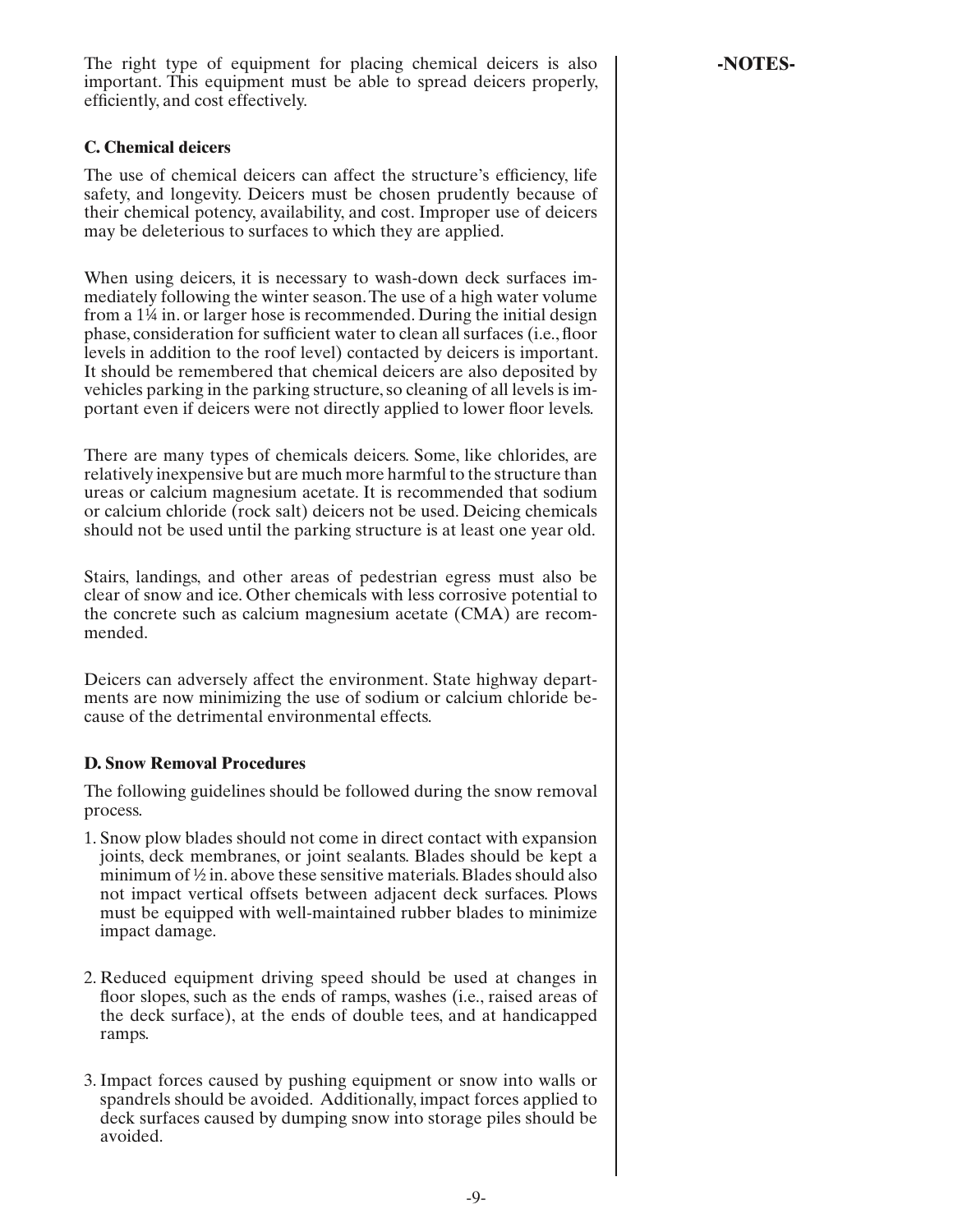<span id="page-12-0"></span>**-NOTES-** 1. Avoid storing snow directly over floor drains.

5. Frozen chunks of snow or ice that have fallen from vehicles should be removed daily, along with all hanging icicle formations.

#### **Conclusion**

Keeping the parking structure free of snow and ice and removing corrosive deicing salts are essential for proper performance, long term durability, and public safety. Sufficient planning, selection of proper equipment and chemical deicers, and adherence to proper procedures are all necessary ingredients for the successful removal of snow and ice.

# **2.3 PREVENTION MAINTENANCE**

Preventative maintenance involves a periodic checkup, cleaning, and restoration of all components including structural, architectural, and mechanical elements as well as equipment maintenance and safety systems. This type of maintenance prevents premature deterioration of the structure and unexpected failure of mechanical components. Minor problems discovered and corrected with preventative maintenance will prevent expensive future repairs.

The owner has basic control over the durability of a parking structure. If the owner chooses to invest in durability-enhancing features in the original construction, preventive maintenance and future repair costs will be smaller. Therefore, it is recommended that the owner, not the operator, be responsible for preventive maintenance.

Preventative maintenance should include a yearly checkup of structural, architectural, and mechanical components to verify proper performance. For the structural system, the checkup should include a visual inspection of all structural components, preferably by a structural engineer experienced in the design and construction of precast parking structures. Of particular importance in structural system maintenance is the drainage and sealants. Over time, poor performance of these elements can lead to serious structural problems. Equipment maintenance may be performed by the owner or operator in accordance with the manufacturer's recommendations. Revenue control equipment, life safety systems, elevators, and security systems are vital ingredients for maintaining the parking structure in proper working condition. Specifically, the annual checkup involves the following tasks:

#### **A. Structural Systems Maintenance**

- **Double Tee Floor Members:** *Visually inspect for delamination, spalling, cracking, and scaling. Check flange connections for weld failures or corrosion damage.*
- **Floor and Roof Deck Members:** *Visually inspect for spalling, cracking, and scaling. For field-applied cast-in-place toppings, also visually inspect for delamination. Check pretopped double tee flange connections for weld distress or corrosion damage.*
- **Beams, Columns, and Spandrels:** *Visually inspect for spalls, cracks, and/or delaminations.*
- **Stair and Elevator Towers:** *Check handrails, stair treads and land-*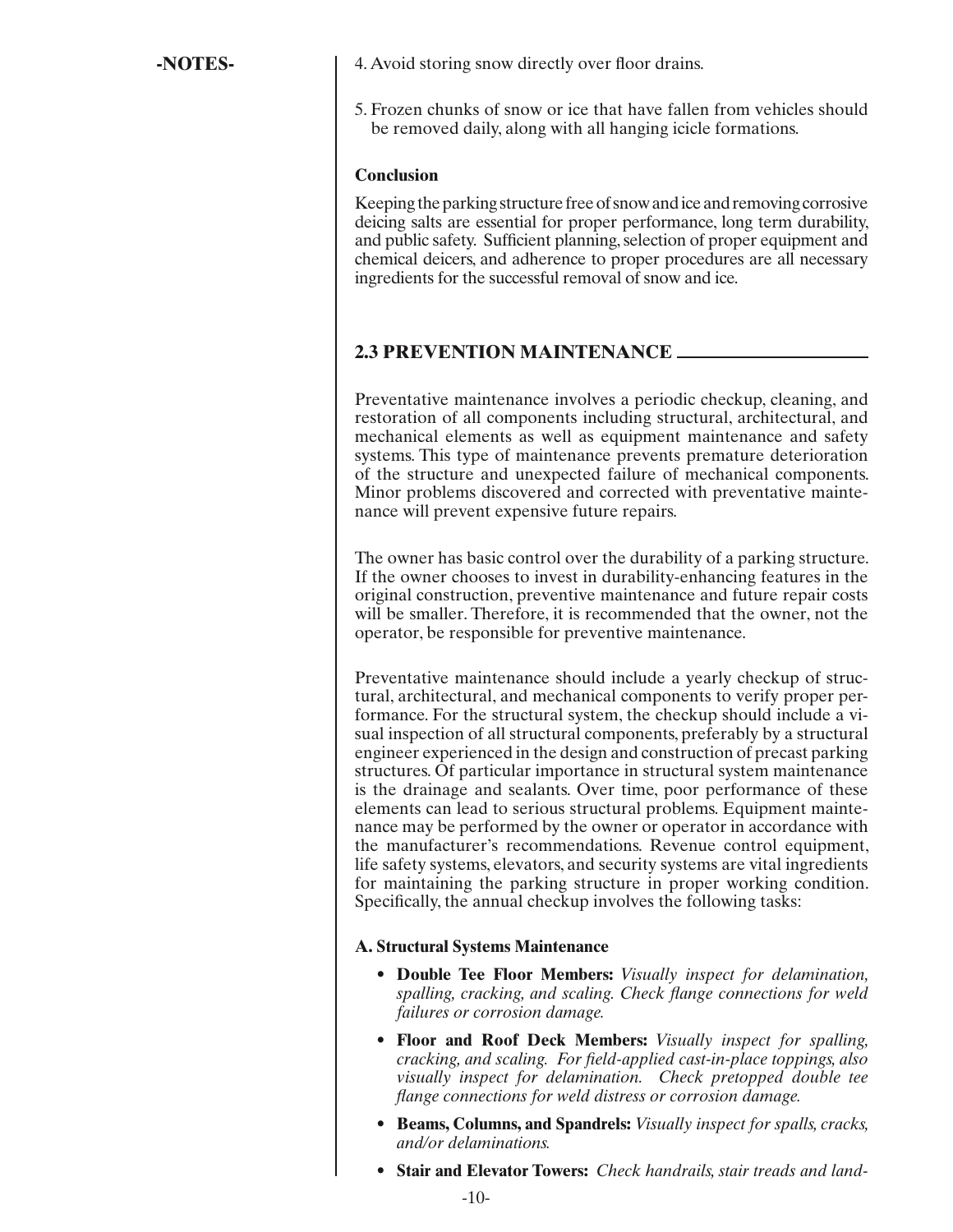<span id="page-13-0"></span>*ings, metal or precast stair members, walls, and roof for deteriora-* | **-NOTES***tion. Check concrete adjacent to handrails for signs of distress.*

- **Exposed Steel:** *Check for corrosion of bearing plates and welded connections. Check grouted connections for rust stains.*
- **Bearing Pads:** *Visually inspect all bearing pads for signs of distress.*
- **Sealers and Deck Coatings:** *Check for tears, abrasions, delaminations, and/or other deterioration.*
- **Joint Sealants:** *Check all joint sealants for signs of deterioration and leaks.*
- **Expansion Joints:** *Check for signs of deterioration.*
- **Drainage:** *Check for leaking, areas of inadequate drainage, and clogged drains. Check roof of stairs for leaks.*
- **Cable Barriers:** *Visually inspect for damage to anchorage points. Check tightness of cables.*
- **Tripping Hazards:** *Check curbs, stair thresholds, and floor surfaces for potential tripping hazards*

#### **B. Equipment Maintenance**

- **Parking Access and Revenue Control Equipment:** *Periodic checks of system components in accordance with Owner's Manual.*
- **Lighting:** *Periodic replacement of lamps, checking and calibration of timers and photocells, and visual inspection of conduits and electrical panels.*
- **Exit and Emergency Lighting:** *Check and replace exit lighting as necessary, periodically test battery pack emergency lighting system, and inspect emergency generator per manufacturer's recommendations.*
- **Security Systems:** *Periodic inspection of security equipment such as television surveillance cameras, audio monitoring devices, emergency phones, panic alarms, and panic hardware on doors.*
- **Fire Protection Systems:** *Periodic inspection of standpipes and sprinkler systems, as well as inspection of fire extinguishers, hoses, and cabinets.*
- **Elevators:** *Periodic system checks in accordance with manufacturer's recommendations and local ordinances.*
- **Plumbing System:** *Check drains, piping, and risers for blockage or other damage. Flush system annually for cleaning. Check heat-tracing elements for proper performance.*
- **Ventilation Equipment:** *Periodic inspection of fans, ductwork, and support systems per manufacturer's recommendations.*
- **Snow Removal Equipment:** *Annual check of gates, chutes, and heating elements.*

Deficiencies or deterioration uncovered during the annual checkup should be addressed in a timely manner. Minor items may be addressed as part of preventive maintenance, while more serious deterioration or malfunction may need more detailed evaluation and specialized structural repairs.

#### **C. Protective System Maintenance**

 In addition to a review of structural systems and mechanical equipment, the annual checkup should include a review of protective sys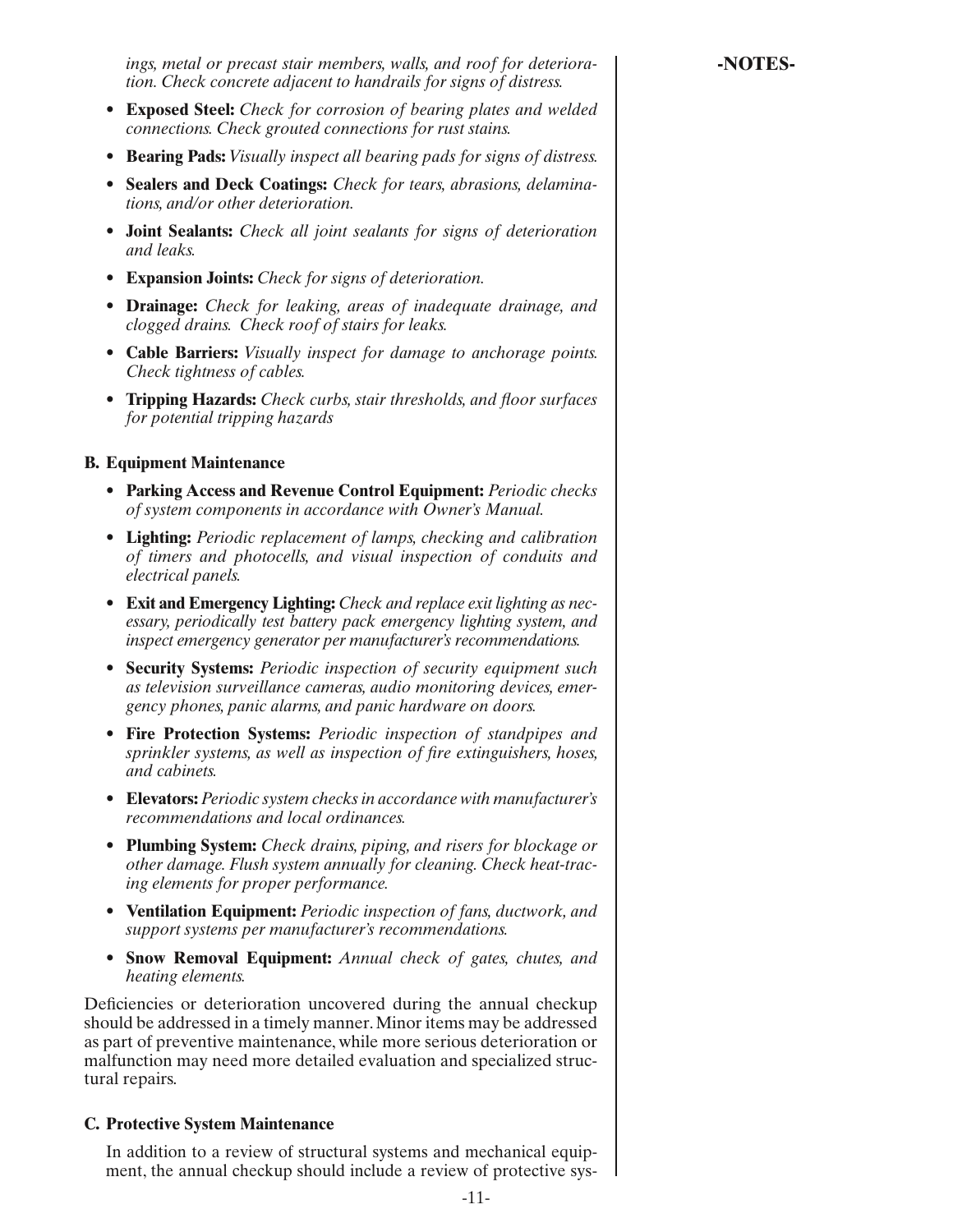**-NOTES-** tems. The following preventive maintenance procedure and schedule should keep the parking structure's protective system performing at a high level in order to minimize the intrusion of water and deicing salts into the concrete and to prevent future deterioration.

- 1. Semi-annually (annually for structures not within 15 miles of coastal sea water or in areas without deicing salt):
	- A. Flush all floor surfaces (use a fire hose or 1¼ in. hose or larger; garden hose water volumes are not sufficient). Where 1¼ in. hose pressure is not available, an outside pressure washer company should be engaged. Start from the roof and work down. In deicing salt areas, a spring flushing should be done immediately after the spring thaw. Flushing should be done with all drains protected by screens or burlap to prevent clogging. Care should be taken to avoid damage of sealants and coatings with high pressure water jets.
	- B. Inspect floor surfaces for excessive wear and cracking. An increase in the number and severity of cracks, or any other surface deterioration such as potholes, should be brought to the attention of a structural engineer familiar with precast construction.

 Potholes should be patched and worn spots leveled with appropriate materials having compatible thermal expansion properties as the concrete. If reinforcing steel or steel plates are exposed in the pothole, the reinforcement should be cleaned of rust down to bright metal by sand blasting, hydro blasting, or power wire brushing. A qualified engineer should then specify patch materials and additional coatings.

 Cracking should be noted during periodic inspections in order to ascertain whether cracks are "moving". Moving cracks will open and close as the structure contracts and expands through seasonal temperature changes. Such cracks are readily sealed with a two-part polyurethane or a silicone sealant after routing of the crack. A crack that extends through the deck surface is typically filled with epoxy if it is not moving. For aesthetic purposes, epoxy may be dusted with cement or grout to match the surrounding concrete.

 Studies have shown that fine cracks (0.007 in. or less) are typically regarded as non-detrimental to the serviceabilty of the deck and have little influence on the corrosion process. This is due to the dense matrix of the concrete and the shal-



*Drains not properly cleaned will cease to function and produce ponding, deterioration and costly repairs.*

*Clean drains prevent ponding of water and debris accumulation.*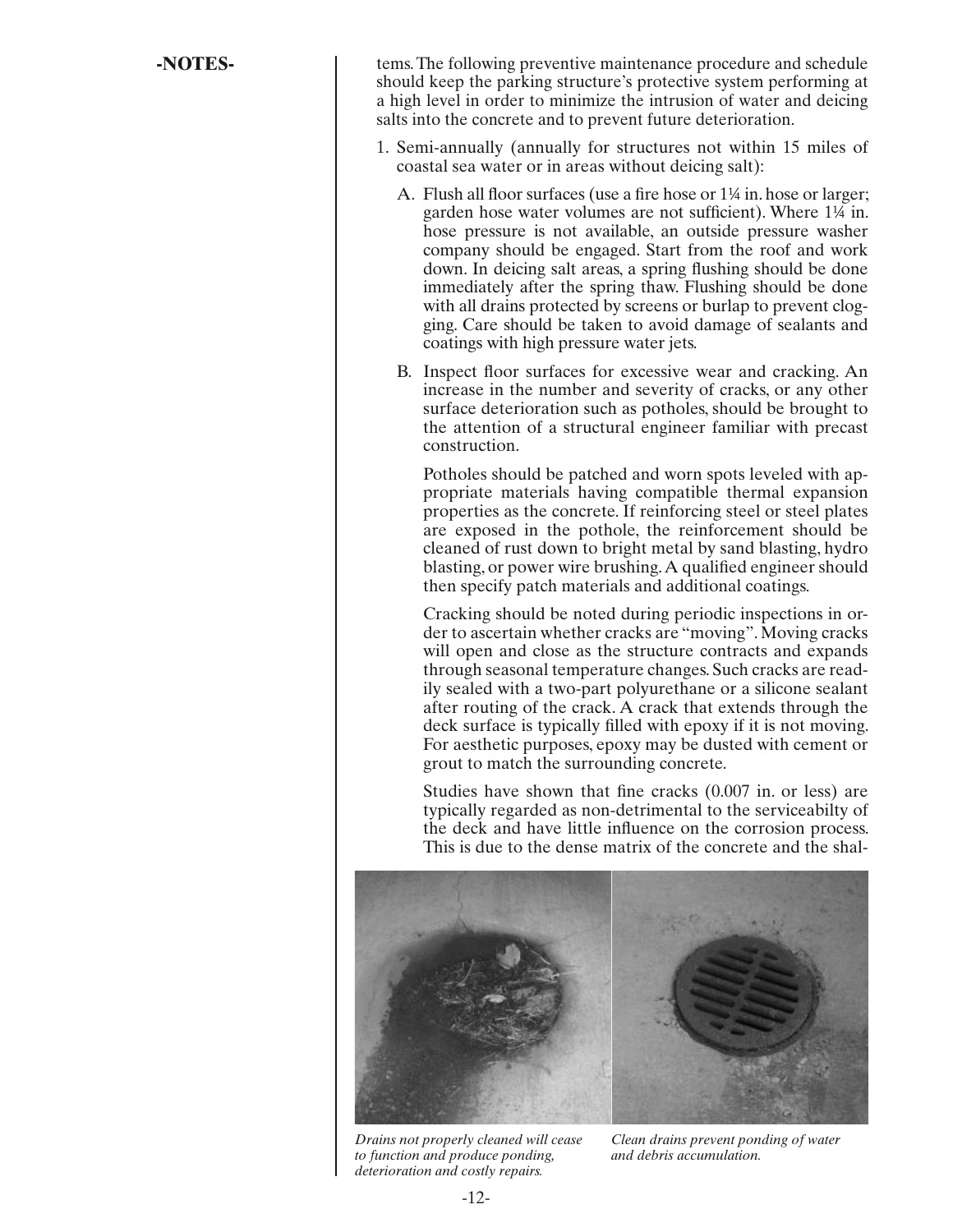low depth of the crack. Also, studies have shown that where **Fig. 1.4. INOTES**cracking is perpendicular to the reinforcement the possibility of corrosion is greatly diminished. The presence of an applied penetrating silane sealer, typical on many deck surfaces, creates a thin hydrophobic protective layer on the surface and provides additional protection against possible corrosion. It should be noted that reapplication is required periodically and manufacturer's recommendations must always be followed.

- C. Inspect floor expansion and control joints for deterioration, wear, and/or abuse (from snow plows and other cleaning equipment). Repair as required. Expansion joints are particularly susceptible to snow plow damage. Many expansion joint manufacturers void their warranties unless the snowplow is lifted over the expansion joint. Even those that allow plowing over the expansion joint require the blade to be perpendicular to the joint only. Each manufacturer has specific requirements that should be followed.
- D. Inspect and clean floor drains, repair downspouts, and remove barriers that prevent proper water flow to drains. Cleaning should include removal of drain grates and cleaning of pipes at bends and joints.
- E. Elastomeric traffic-bearing membranes should be patched when visual inspection indicates ripping, tearing, bubbling, and/or excessive wear. Discoloration is often an early sign that the membrane is approaching the end of its useful life.
- 2. Annually (Spring)

#### A. Inspect structural connections

 Most structural connections between precast concrete members will not require maintenance during the life of the structure. However, the following types of connections should be monitored and periodically maintained:

Recessed Connections

 It is common practice for welded connections between members to be recessed and covered with a cement grout to conceal and protect the connection plates. If the thermal properties of the protection layer vary from those of the base concrete, cracks may form over time at the edges of the recess.



*Recessed connections may need periodic maintenance.*

*Protection over connections should be crack free.*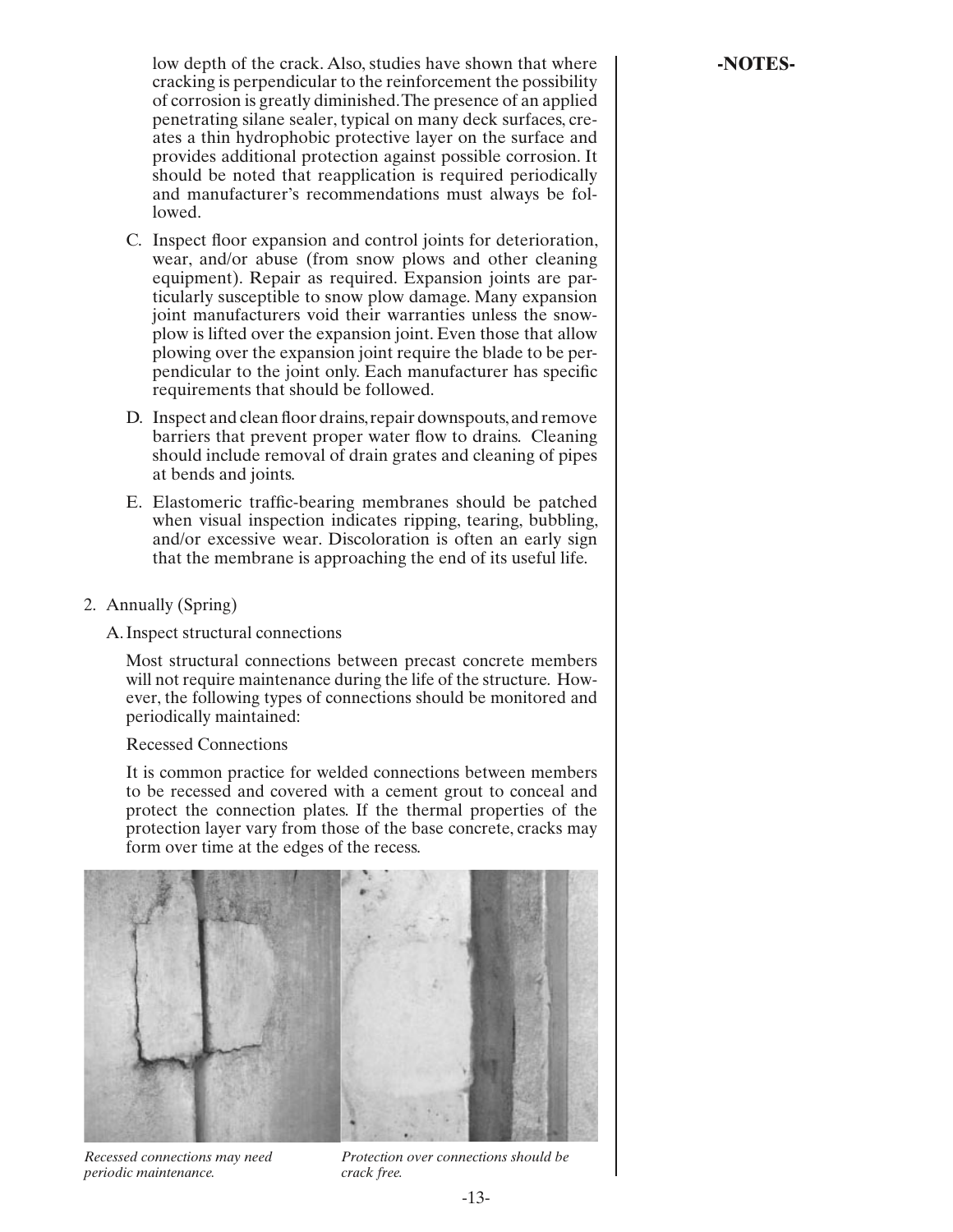**-NOTES-** The following procedures should be used to properly maintain recessed connections:

| Condition                                                             | Procedure                                                                                                                                                                                                               |
|-----------------------------------------------------------------------|-------------------------------------------------------------------------------------------------------------------------------------------------------------------------------------------------------------------------|
| 1.) Minor cracking at edge of recess;<br>Grout material sound         | Seal cracks with sealant or<br>epoxy.                                                                                                                                                                                   |
| 2.) Cracking and spalling of grout<br>cover for recessed connections. | Remove grout. Inspect<br>connection plates. If corro-<br>sion has started, clean and<br>coat plates with zinc rich<br>paint. Re-grout recess with<br>non-shrink grout. Tool and<br>seal all-around the grouted<br>area. |
| 3.) Cracking in members and or<br>welds between members.              | Inspection by a registered<br>Structural engineer familiar<br>with precast concrete<br>behavior.                                                                                                                        |

# Bolted Connections

 Bolted connections are often used between precast concrete members. A common example is the connection between precast spandrels and precast columns. After installation, these connections are typically filled with grout or a plastic cap and access is limited. If signs of water penetration are present at this access location, the connection should be checked for signs of corrosion and properly sealed. Also, where accessible, connections should be inspected for proper engagement of the nut.

#### Slotted Connections

 In areas where allowance for vertical or lateral movement must be provided, slotted connections are often utilized. Where accessible, these connections should be inspected for signs of corrosion, proper engagement, and any signs of distress. Also, debris may accumulate around the portion of the connection that allows movement. This debris should be removed/cleaned during the inspection process.

 B. Inspect joint sealant and repair as required. Typically, water leakage through the joint, visible separation of the sealant from the concrete, cracking or tearing of the sealant indicates the need for replacement. Replacement is only required where failure has occurred.

 Several types of joint sealants are available for precast concrete decks. Polyurethane is the most common joint sealant material; however, silicones are becoming more popular due to their longer service life. Silicones should always be used to replace existing silicone sealants.

 Installation procedures and specifications are dependent on the sealant material and manufacturer. It is recommended that an experienced professional installer be retained for surface preparation and installation of joint sealants. Critical issues to consider in sealant installation include:

1.) Sealants should be installed at average seasonal temperatures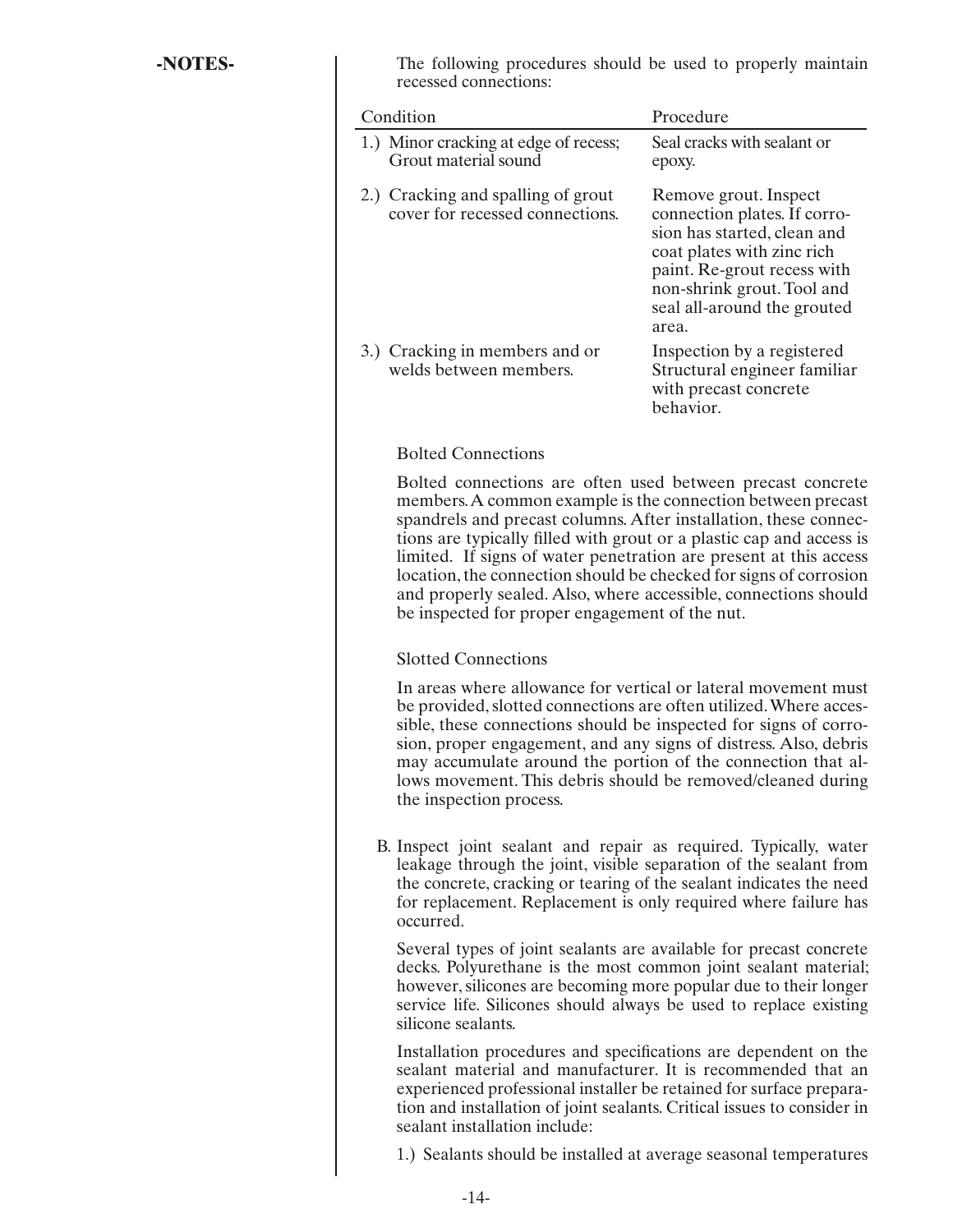and not during extremes of heat or cold. **-NOTES-**

- 2.) Sealant depth should be a minimum of 3 /8 in. The width-todepth ratio of the sealant should ideally be 2.0, but may vary between 1.0 and 3.0. Special precautions may be required at very large or narrow joints. Manufacturer's specifications should be followed for specific sealants.
	- 3.) Backer rods and bond breakers should be used to shape the sealant and prevent bonding at the sealant bottom.
	- 4.) Joint preparation is critical in sealant performance. Joints must be clean and free of defects such as spalls and damaged areas. Grind, clean and prime concrete surfaces coming in contact with sealants. Grind all surfaces which have the potential to create a joint failure such as sharp edges exposed to wheel pressure.
	- C. Inspect all elastomeric bearing pads. The function of a bearing pad is to distribute load between two structural elements and allow horizontal and rotational movements to occur through deformation of the pad. Typically, pads are functioning if direct contact between the structural elements has not occurred and a majority of the pad area is transferring load. If cracking has occurred in the pad or in the adjacent bearing surface, or if the pad is not in its proper position, an engineer should be consulted.
	- D. Inspect mortar joints, remove loose mortar, and repair with new mortar or sealant. Extensive or recurring mortar failure may signify an underlying problem that should be evaluated by an experienced engineer.
	- E. Clean and coat unprotected steel or corroded areas with corrosion-inhibiting paint. Repaint large areas as required to cover graffiti or to restore the surface finish. Surface preparation is critical when painting any surface. The service life of a coating can be substantially reduced by inadequate surface preparation. Surface preparation should include removal of oils, dirt, salts, rust, loose paint, and contaminants by solvent cleaning, hand or power brushing, or by blast cleaning. Surface preparation specifications by The Society for Protective Coatings provide additional painting guidelines which should be followed.
- 4. Periodic Maintenance
	- A. If a surface sealer such as polyurethane, epoxy or other sealing material was applied during construction as a floor surface water repellant, it should be reapplied every four to five years or as specified by the manufacturer allow space. Areas of abrasion such as turns and acceleration areas may require reapplication more often.
	- B. If a penetrating silane or siloxene sealer was applied, it should be reapplied every seven to ten years with reapplication more often in high abrasion areas.
	- C. Traffic bearing membranes have a limited life. They should be inspected twice a year, repaired as required and planned to be recoated and replaced at least every 20 years.
	- D. Metallic electrical conduit (EMT) exposed to water leaks can corrode. Periodic painting may extend its life. If damaged, conduit should be immediately repaired and all water leaks corrected.
	- E. Table B shows an inspection schedule for other elements of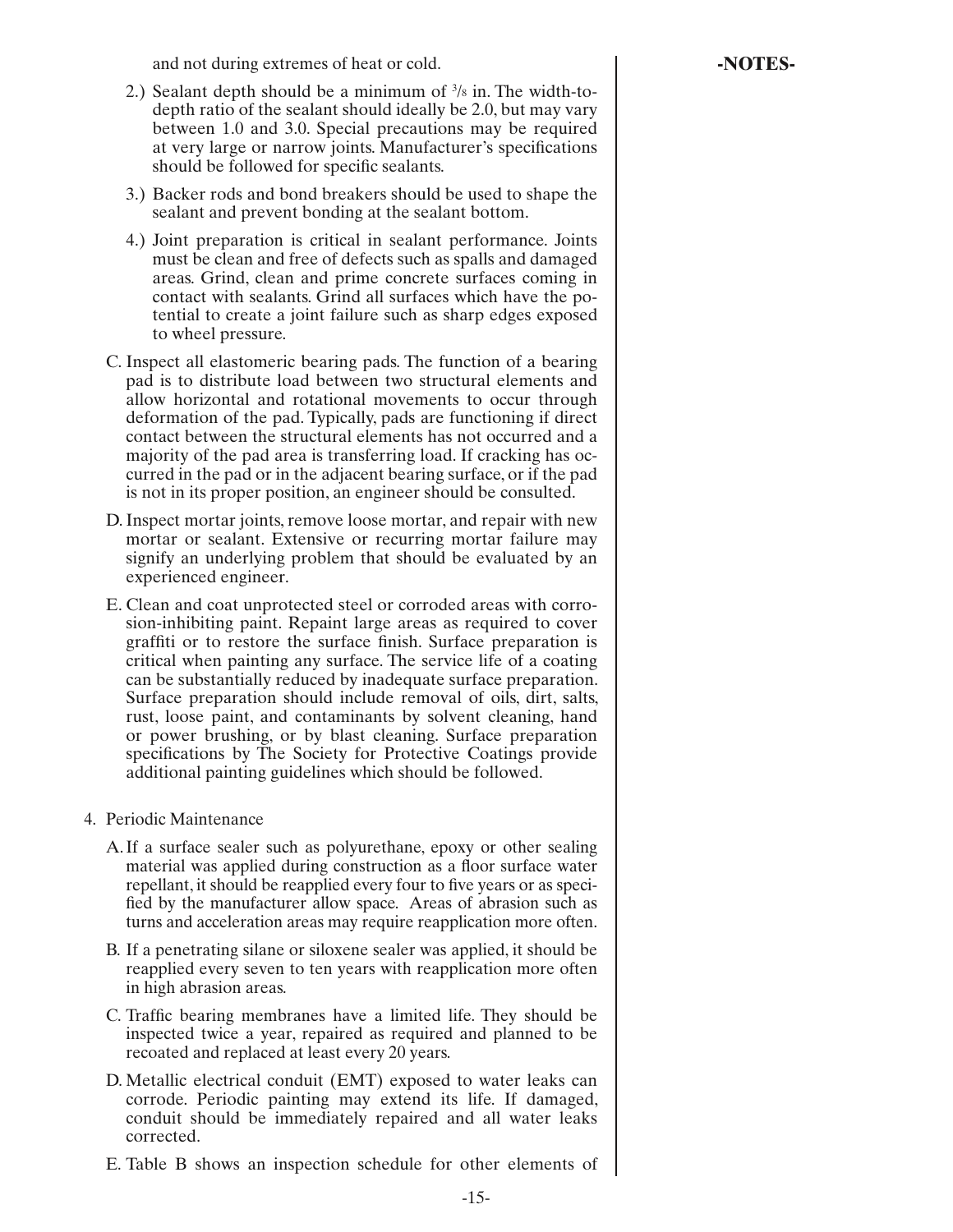<span id="page-18-0"></span>**-NOTES-**  $\qquad$  parking structures. Also, refer to Table A.

- a. Doors and Hardware
- b. Metal Stair Treads
- c. Elevators
- d. Painting
- e. Plumbing System
- f. HVAC System
- g. Electrical System
- h. Landscaping
- i. Parking Operating Equipment
- j. Roofing and Flashing
- k. Signs (Graphics)

# **2.4 STRUCTURAL REPAIRS**

Even the best maintained parking structures may require some structural repairs during their service life. Parking structures are subject to harsh environmental exposure, dynamic loading conditions, extreme temperature variations, and destructive chemical attacks from de-icing materials. If required, structural repairs must be designed and specified by a structural engineer experienced in parking structure repair techniques. Repairs that may be required for older precast structures include the following:

#### **• Concrete Deterioration –**

More common in cast-in-place portions of the structure such as field placed toppings and pour strips than in precast concrete components. Deterioration mechanisms include:

- Scaling: The shallow disintegration of cement paste at the concrete surface. Usually associated with freezethaw cycles, scaling produces an unsightly rough surface that poses a tripping hazard and recesses for water ponding. Repairing with a surface overlay or topping is common.
- Spalling: Fracturing of the outer surface of concrete from rebar corrosion or isolated impact loads. Spalls tend to have a surface area of several inches and depths of 1 in. or more. Repairing of spalled areas should include a structural assessment to determine the cause of the spall along with a specification of proper repair materials that are compatible with the base concrete properties.
- Cracking: Well distributed fine cracks are typical and normal for non-prestressed concrete elements. A typical cracking can occur from mishandling precast units, improper placement, finishing or curing of cast-inplace toppings, thermal movements, corrosion of embedded metal, structural overload, or from foundation settlement.

Minor non-moving cracks in deck surfaces are non-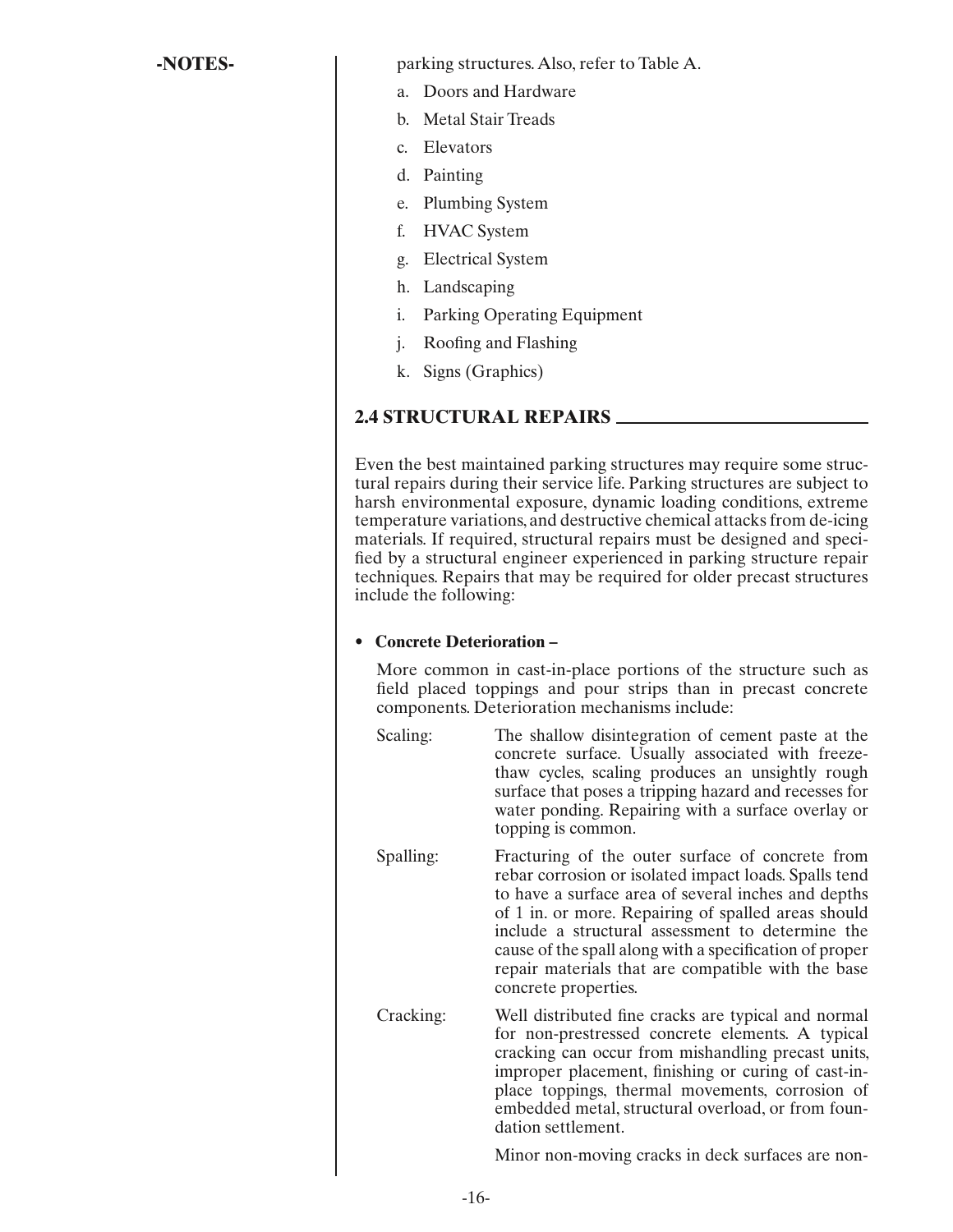structural and need only a surface seal to prevent **Figure 1 -NOTES** water intrusion. (See Section 2.3, Section C, Paragraph B.)

 Structural cracking requires an engineering appraisal to determine the origin of structural degragation and proper repair specifications.

<span id="page-19-0"></span> Delaminations: Fractures which occur below and parallel to a concrete surface. In precast parking structures, these typically occur in field placed toppings due to corrosion of reinforcing steel or due to improper placement (surface preparation) of the cast-in-place topping. Extensive delamination requires engineering evaluation and significant remedial repair to stop the deterioration process.

#### **• Expansion Joints –**

Expansion joints are typically installed on structures with lengths greater than 300 ft, structures with irregular shapes, or to isolate stair and elevator towers. Their purpose is to limit the build-up of stresses in structural members or connections due to volume change movements created by seasonal temperature variations and customary drying-shrinkage of concrete. Expansion joints work by providing a flexible link between two separate portions of the structure. Typical movements will range from 1 to 3 in. which can be accommodated by a variety of joint styles and brands.

When expansion joints deteriorate or malfunction, water leakage through the joints may lead to deterioration of the concrete structure. Frequent monitoring, cleaning and repair of local damage will extend service life, but frequent problems require a specialist to evaluate and resolve.

#### **• Connection Distress –**

Thermal movements or structural overload can occasionally create cracking or distress in connections between precast members. Connections, which can consist of welded plates, bolted plates, bolts through members or bearing pads between members serve a variety of functions during and after construction of the structure. For this reason, it is recommended that an experienced engineer familiar with precast concrete construction investigate any sign of connection distress.

# **2.5 PERIODIC STRUCTURAL AUDIT**

While most aspects of the preventive maintenance program of Section 2.3 are not performed by an engineer, it is prudent for the parking structure owner to periodically retain an engineer experienced in precast concrete design and restoration to perform a structural audit. An engineer with experience in restoration of parking structures will see potential problems that may not be apparent to an inexperienced or untrained person. For example, using an asphalt wearing course, without an underlying waterproof membrane, can actually accelerate the deterioration of a parking structure slab. Many problems can be easily treated when they are discovered in a timely fashion. Early detection of rebar corrosion which causes deterioration cannot occur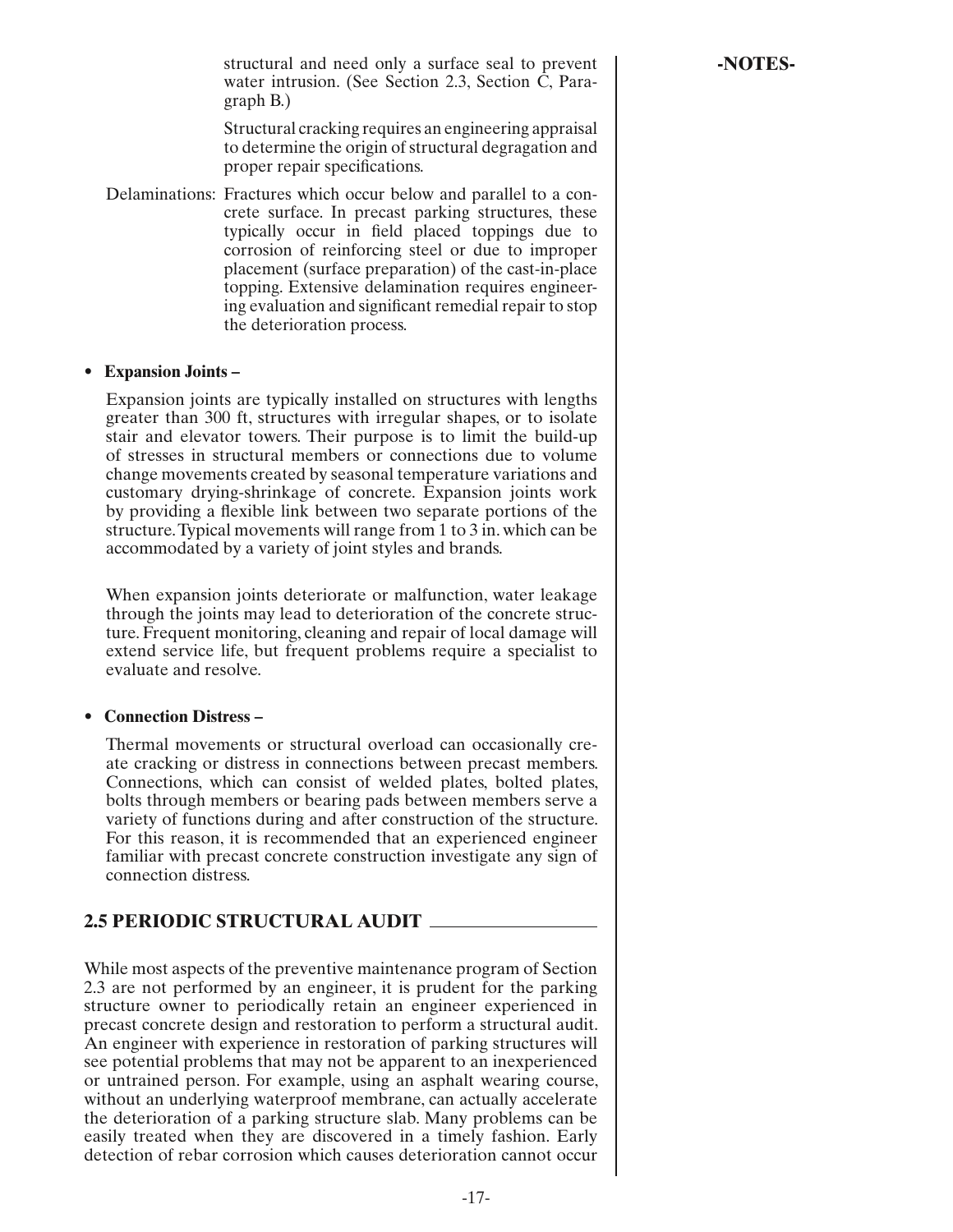**-NOTES-** through a visual inspection alone. Only experienced personnel with the proper testing equipment can detect corrosion of unseen rebar before cracking or delamination occurs.

> A reasonable structural condition audit interval would be three or four years, with shorter intervals (preferably annually) for parking structures older than ten years or in locations that have large seasonal temperature changes or for structures that have undergone prior structural repairs or rehabilitation.

> The first structural audit should occur immediately upon the completion of construction. Ideally, the precast engineer, the structural engineer of record, the general contractor/construction manager, and the third party inspector should perform this audit. It is essential to obtain a baseline audit to determine whether the precast parking structure has been properly constructed and to identify any initial areas of concern. The initial audit should produce a file which contains all of the precast drawings and details. The file should also include documentation of all field repairs and any deviations from the design drawings. The initial audit should include photos and sketches of any areas of concern, recognizing that any conditions which do not meet applicable design criteria and codes must be corrected. This file should be maintained by the owner and provided to subsequent Auditors. It should also be transferred to new owners if the parking structure is sold. The engineer performing subsequent Structural Audits should be provided with the Audit File. (See Section 3.0 on documentation and planning.) All areas of past concern should be checked and recorded with photographs, measurements, detailed notes and other appropriate information.

> The Periodic Structural Audit should, as a minimum, include visual inspection of the items listed in Section 2.3 as well as:

- **Bearing Regions** *Check for cracking, bearing pad performance and adequate bearing area.*
- **Ledges, Pockets and Daps** *Inspect for cracking, spalling and deterioration.*
- **Connection Protection Areas** *Inspect for cracking and spalling.*
- **Deck Flange-to-Flange** *Check welds and concrete for distress.*
- **Grouted Joints** *Inspect for soundness and deterioration.*
- **Topping and Pour Strip Conditions** *Check for delaminations, cracking and ponding.*
- **Double Tee Joint Sealants** *Inspect sealant for condition and adhesion and signs of leakage.*
- **Expansion Joints –** *Inspect integrity and load transfer mechanism and signs of leakage.*
- **Chloride and Rebar –** *Test for chloride concentration levels and rebar corrosion rates.*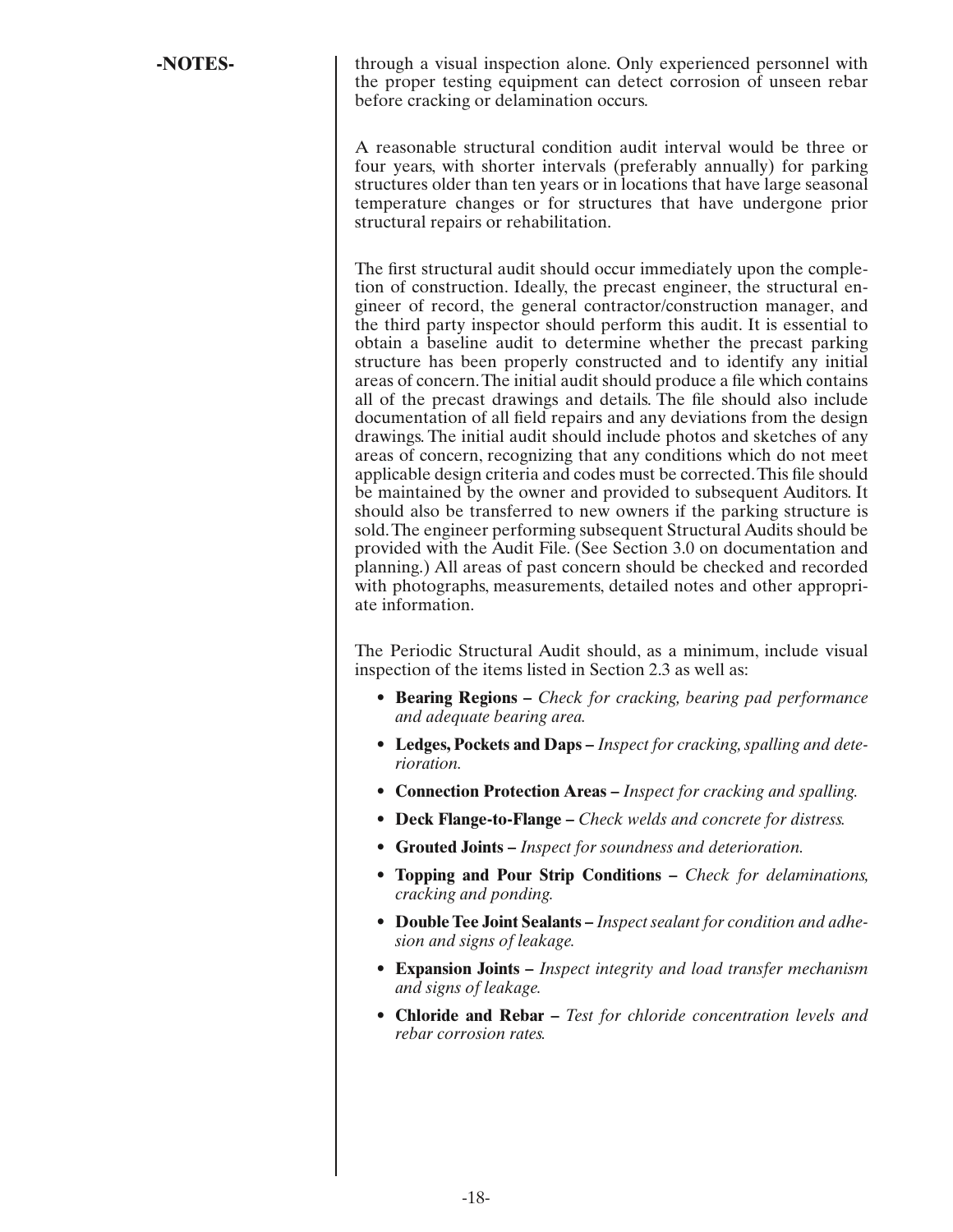<span id="page-21-0"></span>The development of a maintenance program should include the documentation and recording of materials, systems, and past procedures used in the construction and maintenance of a facility. Although these documents do not affect the performance of the structure they are beneficial for planning, scheduling and developing repair procedures. Significant cost savings can be achieved by knowing original durability, specifications, manufacturer's maintenance procedures and internal reinforcing of structural members.

Ideally, an indexed system containing the following documents should be created and stored electronically or otherwise:

- 1. Construction documents
	- a. Architectural Drawings
	- b. Structural/Civil Drawings
	- c. Mechanical, Electrical, Plumbing Drawings
	- d. Design Specifications
	- e. Precast concrete production and erection drawings
	- f. Part drawings for plate assemblies embedded in precast concrete members
	- g. Design drawings for specialized manufactured products such as elevators, lighting and mechanical systems
- 2. Record of modifications or changes to the original construction documents (typically referred to as an "as built" set of construction documents)
- 3. A catalogue of all equipment and specialty materials, such as sealants and coatings, with manufacturer's service manuals and warranties
- 4. Record of all previous maintenance and repair procedures

This documentation will be developed at the end of initial construction. For parking structures which have been in service without a maintenance program, a condition survey by a professional engineer can be conducted to establish and document the condition of the structure at the start of the program.

After all documentation has been gathered, a maintenance program can be developed for a specific structure. Assistance from the original design team should be obtained to develop the program since original construction materials and details will influence maintenance procedures. For example, stainless steel or galvanized materials will require little or no maintenance, while painted exposed surfaces will need standard periodic work. Maintenance on mechanical equipment such as elevators and ticket dispensers will be dependent on manufacturer's recommendations and scheduling, which the original design team should be familiar with.

A specific maintenance program should include:

1. Establishment of a maintenance budget.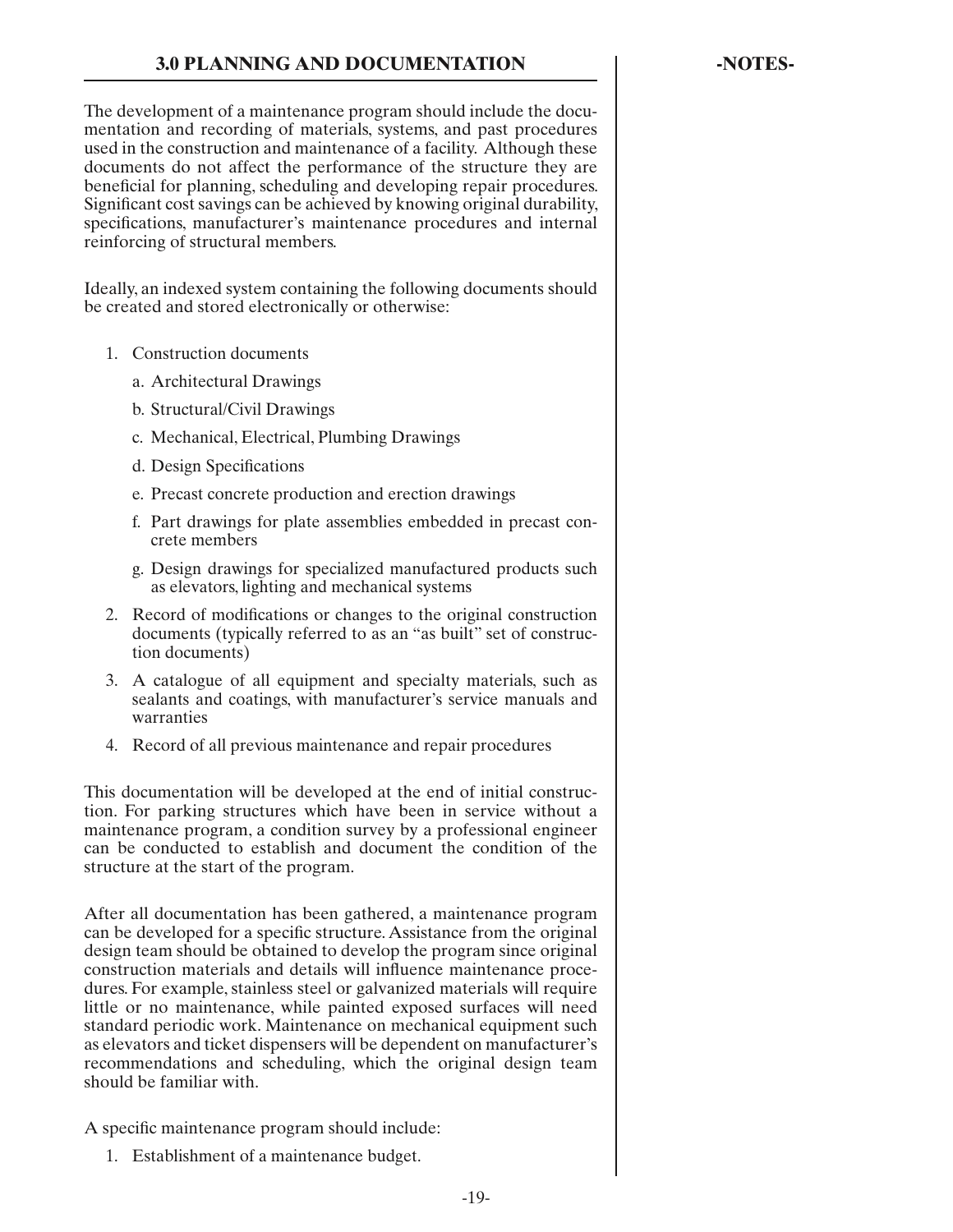- **-NOTES-** 2. Assignment of personnel to implement the program.
	- 3. A schedule of cleaning, inspections, painting, lubrication and other maintenance activities.
	- 4. Recording procedure to log maintenance activity.
	- 5. A management control system to oversee and administer the program.

Periodic assessment of the program is also essential to account for budget changes, personnel changes, age of the structure and to review previous procedures.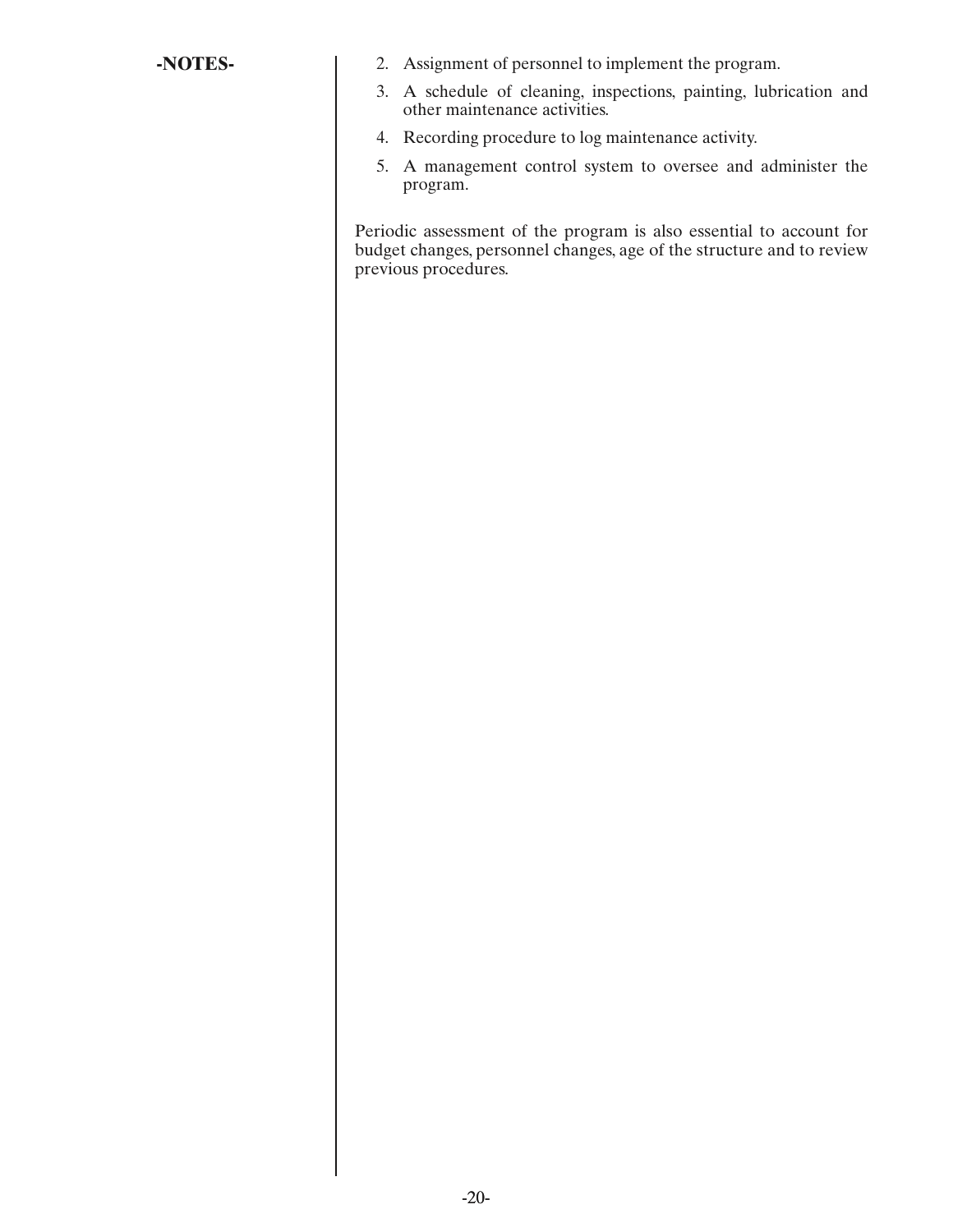<span id="page-23-0"></span>

| $\widetilde{\omega}$<br>₩<br>₩<br>₩<br>⋇<br>₩<br>₩<br>⋇<br>₩<br>₩<br>₩<br>⋇<br>₩<br>⋇<br>₩<br>₩<br>₩<br>₩<br>₩<br>₩<br>⋇<br>⋇<br>$\bigcirc$<br>C<br>$\circ$<br>C<br>₩<br>C<br>⋇<br>₩<br>₩<br>₩<br>₩<br>$\circ$<br>C<br>$\bigcirc$<br>$\circ$<br>$\circ$<br>$\circ$<br>$\bigcirc$<br>$\circ$<br>$\circ$<br>O<br>⋇<br>₩<br>₩<br>₩<br>⋇<br>⋇<br>⋇<br>O<br>Check Light Fixtures and Exposed Conduit<br>Lavatory, Office, Waiting Room, Janitorial<br>Parking Equipment Maintenance<br>Graphics Repair & Maintenance<br>Carbon Monoxide Monitor<br>Service, Cashier Booths<br>Expansion Joint Cleaning<br>Parking Space Restriping<br>Handrails & Guardrails<br>Light Fixture Cleaning<br>Security System Check<br>Control Joint Cleaning<br>Control Joint Cleaning<br>Elevator Maintenance<br>Floor Drain Cleaning<br>Doors & Hardware<br>Non-Illuminated<br>Remove Oil Stains<br><b>Graphics Cleaning</b><br>Elevator Cleaning<br>Emergency Lights<br>Window Cleaning<br>Tripping Hazards<br>Graffiti Removal<br>Snow Removal<br>Stain Cleaning<br>Illuminated<br>Safety checks<br>Trash Pickup<br>Landscaping<br><b>Ice Removal</b><br>Localized<br>Exit Lights<br>and Repair<br>Ventilation<br>Relamping<br>Overall<br>Sweeping | Housekeeping Schedule<br>TABLE A | Daily | Weekly | Monthly | Quarterly | Semi<br>Annually | Annually | As<br>Required | Other |
|--------------------------------------------------------------------------------------------------------------------------------------------------------------------------------------------------------------------------------------------------------------------------------------------------------------------------------------------------------------------------------------------------------------------------------------------------------------------------------------------------------------------------------------------------------------------------------------------------------------------------------------------------------------------------------------------------------------------------------------------------------------------------------------------------------------------------------------------------------------------------------------------------------------------------------------------------------------------------------------------------------------------------------------------------------------------------------------------------------------------------------------------------------------------------------------------------------------------------------|----------------------------------|-------|--------|---------|-----------|------------------|----------|----------------|-------|
|                                                                                                                                                                                                                                                                                                                                                                                                                                                                                                                                                                                                                                                                                                                                                                                                                                                                                                                                                                                                                                                                                                                                                                                                                                |                                  |       |        |         |           |                  |          |                |       |
|                                                                                                                                                                                                                                                                                                                                                                                                                                                                                                                                                                                                                                                                                                                                                                                                                                                                                                                                                                                                                                                                                                                                                                                                                                |                                  |       |        |         |           |                  |          |                |       |
|                                                                                                                                                                                                                                                                                                                                                                                                                                                                                                                                                                                                                                                                                                                                                                                                                                                                                                                                                                                                                                                                                                                                                                                                                                |                                  |       |        |         |           |                  |          |                |       |
|                                                                                                                                                                                                                                                                                                                                                                                                                                                                                                                                                                                                                                                                                                                                                                                                                                                                                                                                                                                                                                                                                                                                                                                                                                |                                  |       |        |         |           |                  |          |                |       |
|                                                                                                                                                                                                                                                                                                                                                                                                                                                                                                                                                                                                                                                                                                                                                                                                                                                                                                                                                                                                                                                                                                                                                                                                                                |                                  |       |        |         |           |                  |          |                |       |
|                                                                                                                                                                                                                                                                                                                                                                                                                                                                                                                                                                                                                                                                                                                                                                                                                                                                                                                                                                                                                                                                                                                                                                                                                                |                                  |       |        |         |           |                  |          |                |       |
|                                                                                                                                                                                                                                                                                                                                                                                                                                                                                                                                                                                                                                                                                                                                                                                                                                                                                                                                                                                                                                                                                                                                                                                                                                |                                  |       |        |         |           |                  |          |                |       |
|                                                                                                                                                                                                                                                                                                                                                                                                                                                                                                                                                                                                                                                                                                                                                                                                                                                                                                                                                                                                                                                                                                                                                                                                                                |                                  |       |        |         |           |                  |          |                |       |
|                                                                                                                                                                                                                                                                                                                                                                                                                                                                                                                                                                                                                                                                                                                                                                                                                                                                                                                                                                                                                                                                                                                                                                                                                                |                                  |       |        |         |           |                  |          |                |       |
|                                                                                                                                                                                                                                                                                                                                                                                                                                                                                                                                                                                                                                                                                                                                                                                                                                                                                                                                                                                                                                                                                                                                                                                                                                |                                  |       |        |         |           |                  |          |                |       |
|                                                                                                                                                                                                                                                                                                                                                                                                                                                                                                                                                                                                                                                                                                                                                                                                                                                                                                                                                                                                                                                                                                                                                                                                                                |                                  |       |        |         |           |                  |          |                |       |
| $O = Inspect$                                                                                                                                                                                                                                                                                                                                                                                                                                                                                                                                                                                                                                                                                                                                                                                                                                                                                                                                                                                                                                                                                                                                                                                                                  |                                  |       |        |         |           |                  |          |                |       |
|                                                                                                                                                                                                                                                                                                                                                                                                                                                                                                                                                                                                                                                                                                                                                                                                                                                                                                                                                                                                                                                                                                                                                                                                                                |                                  |       |        |         |           |                  |          |                |       |
|                                                                                                                                                                                                                                                                                                                                                                                                                                                                                                                                                                                                                                                                                                                                                                                                                                                                                                                                                                                                                                                                                                                                                                                                                                |                                  |       |        |         |           |                  |          |                |       |
|                                                                                                                                                                                                                                                                                                                                                                                                                                                                                                                                                                                                                                                                                                                                                                                                                                                                                                                                                                                                                                                                                                                                                                                                                                |                                  |       |        |         |           |                  |          |                |       |
|                                                                                                                                                                                                                                                                                                                                                                                                                                                                                                                                                                                                                                                                                                                                                                                                                                                                                                                                                                                                                                                                                                                                                                                                                                |                                  |       |        |         |           |                  |          |                |       |
|                                                                                                                                                                                                                                                                                                                                                                                                                                                                                                                                                                                                                                                                                                                                                                                                                                                                                                                                                                                                                                                                                                                                                                                                                                |                                  |       |        |         |           |                  |          |                |       |
|                                                                                                                                                                                                                                                                                                                                                                                                                                                                                                                                                                                                                                                                                                                                                                                                                                                                                                                                                                                                                                                                                                                                                                                                                                |                                  |       |        |         |           |                  |          |                |       |
|                                                                                                                                                                                                                                                                                                                                                                                                                                                                                                                                                                                                                                                                                                                                                                                                                                                                                                                                                                                                                                                                                                                                                                                                                                |                                  |       |        |         |           |                  |          |                |       |
|                                                                                                                                                                                                                                                                                                                                                                                                                                                                                                                                                                                                                                                                                                                                                                                                                                                                                                                                                                                                                                                                                                                                                                                                                                |                                  |       |        |         |           |                  |          |                |       |
|                                                                                                                                                                                                                                                                                                                                                                                                                                                                                                                                                                                                                                                                                                                                                                                                                                                                                                                                                                                                                                                                                                                                                                                                                                |                                  |       |        |         |           |                  |          |                |       |
|                                                                                                                                                                                                                                                                                                                                                                                                                                                                                                                                                                                                                                                                                                                                                                                                                                                                                                                                                                                                                                                                                                                                                                                                                                |                                  |       |        |         |           |                  |          |                |       |
|                                                                                                                                                                                                                                                                                                                                                                                                                                                                                                                                                                                                                                                                                                                                                                                                                                                                                                                                                                                                                                                                                                                                                                                                                                |                                  |       |        |         |           |                  |          |                |       |
|                                                                                                                                                                                                                                                                                                                                                                                                                                                                                                                                                                                                                                                                                                                                                                                                                                                                                                                                                                                                                                                                                                                                                                                                                                |                                  |       |        |         |           |                  |          |                |       |
|                                                                                                                                                                                                                                                                                                                                                                                                                                                                                                                                                                                                                                                                                                                                                                                                                                                                                                                                                                                                                                                                                                                                                                                                                                |                                  |       |        |         |           |                  |          |                |       |
|                                                                                                                                                                                                                                                                                                                                                                                                                                                                                                                                                                                                                                                                                                                                                                                                                                                                                                                                                                                                                                                                                                                                                                                                                                |                                  |       |        |         |           |                  |          |                |       |
|                                                                                                                                                                                                                                                                                                                                                                                                                                                                                                                                                                                                                                                                                                                                                                                                                                                                                                                                                                                                                                                                                                                                                                                                                                |                                  |       |        |         |           |                  |          |                |       |
|                                                                                                                                                                                                                                                                                                                                                                                                                                                                                                                                                                                                                                                                                                                                                                                                                                                                                                                                                                                                                                                                                                                                                                                                                                |                                  |       |        |         |           |                  |          |                |       |
|                                                                                                                                                                                                                                                                                                                                                                                                                                                                                                                                                                                                                                                                                                                                                                                                                                                                                                                                                                                                                                                                                                                                                                                                                                |                                  |       |        |         |           |                  |          |                |       |
|                                                                                                                                                                                                                                                                                                                                                                                                                                                                                                                                                                                                                                                                                                                                                                                                                                                                                                                                                                                                                                                                                                                                                                                                                                |                                  |       |        |         |           |                  |          |                |       |
|                                                                                                                                                                                                                                                                                                                                                                                                                                                                                                                                                                                                                                                                                                                                                                                                                                                                                                                                                                                                                                                                                                                                                                                                                                |                                  |       |        |         |           |                  |          |                |       |
|                                                                                                                                                                                                                                                                                                                                                                                                                                                                                                                                                                                                                                                                                                                                                                                                                                                                                                                                                                                                                                                                                                                                                                                                                                |                                  |       |        |         |           |                  |          |                |       |
|                                                                                                                                                                                                                                                                                                                                                                                                                                                                                                                                                                                                                                                                                                                                                                                                                                                                                                                                                                                                                                                                                                                                                                                                                                |                                  |       |        |         |           |                  |          |                |       |
|                                                                                                                                                                                                                                                                                                                                                                                                                                                                                                                                                                                                                                                                                                                                                                                                                                                                                                                                                                                                                                                                                                                                                                                                                                |                                  |       |        |         |           |                  |          |                |       |
|                                                                                                                                                                                                                                                                                                                                                                                                                                                                                                                                                                                                                                                                                                                                                                                                                                                                                                                                                                                                                                                                                                                                                                                                                                |                                  |       |        |         |           |                  |          |                |       |
|                                                                                                                                                                                                                                                                                                                                                                                                                                                                                                                                                                                                                                                                                                                                                                                                                                                                                                                                                                                                                                                                                                                                                                                                                                |                                  |       |        |         |           |                  |          |                |       |
|                                                                                                                                                                                                                                                                                                                                                                                                                                                                                                                                                                                                                                                                                                                                                                                                                                                                                                                                                                                                                                                                                                                                                                                                                                |                                  |       |        |         |           |                  |          |                |       |
|                                                                                                                                                                                                                                                                                                                                                                                                                                                                                                                                                                                                                                                                                                                                                                                                                                                                                                                                                                                                                                                                                                                                                                                                                                |                                  |       |        |         |           |                  |          |                |       |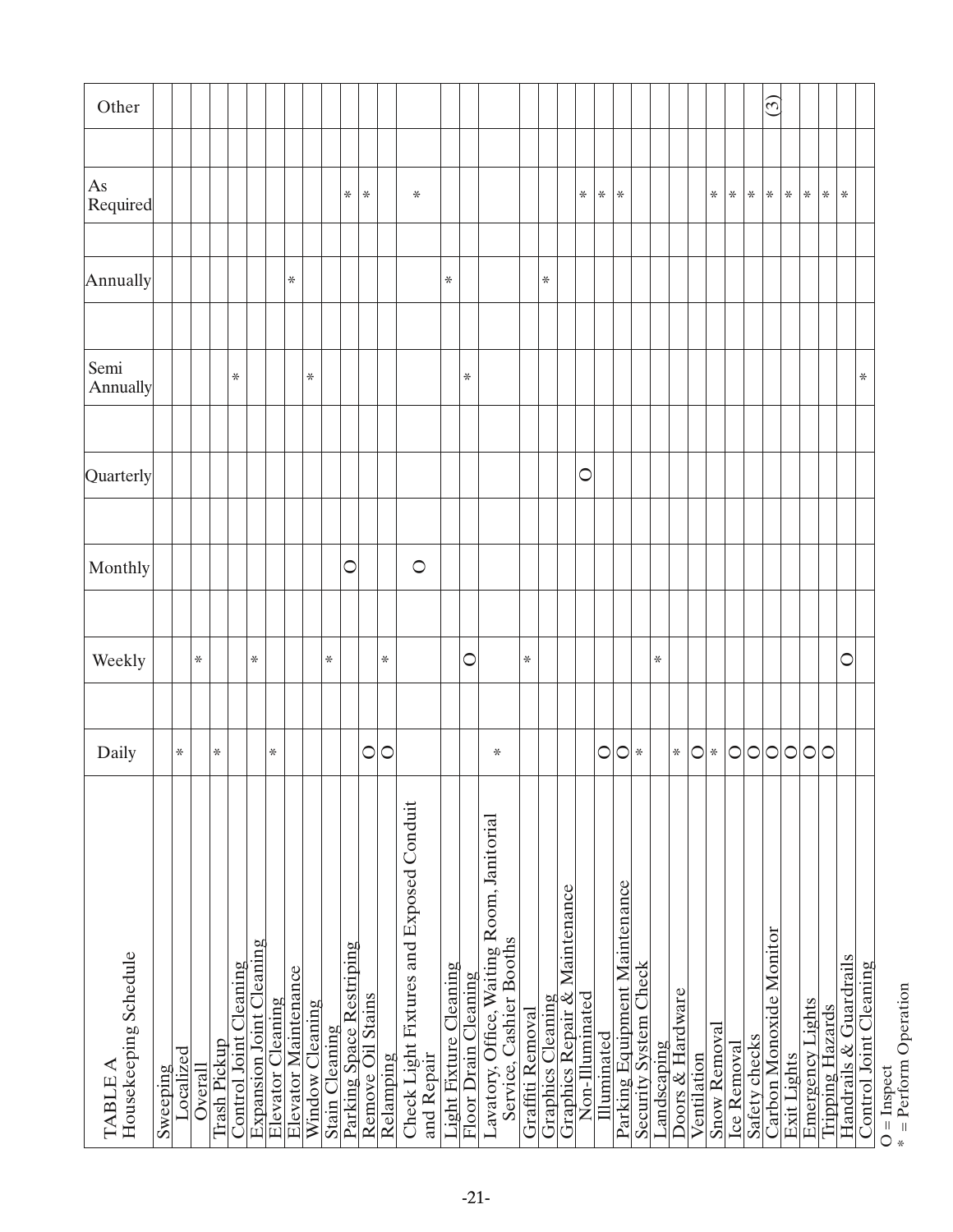<span id="page-24-0"></span>

| $\widehat{\Xi}$ |                 |                  |          |                                    |                       |         |                                      |         | $\widehat{\Omega}$             |                      |                     | ဨ       |                                   |                         |              |                                     |                    |                 |                         |                                          |                                    |
|-----------------|-----------------|------------------|----------|------------------------------------|-----------------------|---------|--------------------------------------|---------|--------------------------------|----------------------|---------------------|---------|-----------------------------------|-------------------------|--------------|-------------------------------------|--------------------|-----------------|-------------------------|------------------------------------------|------------------------------------|
|                 |                 |                  |          |                                    |                       |         |                                      |         |                                |                      |                     |         |                                   |                         |              |                                     |                    |                 |                         |                                          |                                    |
|                 |                 |                  |          |                                    | ₩                     |         | ₩                                    |         |                                | ₩                    |                     | ₩       | ₩                                 |                         |              |                                     | ₩                  |                 |                         | ₩                                        | ₩                                  |
|                 |                 |                  |          |                                    |                       |         |                                      |         |                                |                      |                     |         |                                   |                         |              |                                     |                    |                 |                         |                                          |                                    |
|                 |                 |                  |          | ₩                                  | ○                     | ₩       |                                      | $\circ$ |                                |                      | ₩                   |         |                                   |                         |              | ₩                                   |                    |                 |                         | $\circ$                                  |                                    |
|                 |                 |                  |          |                                    |                       |         |                                      |         |                                |                      |                     |         |                                   |                         |              |                                     |                    |                 |                         |                                          |                                    |
| ₩               | ₩               | ₩                | ₩        |                                    |                       |         |                                      |         |                                |                      |                     |         |                                   | ₩                       |              |                                     |                    |                 |                         |                                          | $\circ$                            |
|                 |                 |                  |          |                                    |                       |         |                                      |         |                                |                      |                     |         |                                   |                         |              |                                     |                    |                 |                         |                                          |                                    |
|                 |                 |                  |          |                                    |                       | $\circ$ |                                      |         |                                |                      |                     |         |                                   |                         |              |                                     |                    |                 |                         |                                          |                                    |
|                 |                 |                  |          |                                    |                       |         |                                      |         |                                |                      |                     |         |                                   |                         |              |                                     |                    |                 |                         |                                          |                                    |
|                 |                 |                  |          |                                    |                       |         | $\circ$                              |         |                                |                      |                     | $\circ$ | $\circ$                           |                         |              | $\circ$                             | $\circ$            |                 |                         |                                          |                                    |
|                 |                 |                  |          |                                    |                       |         |                                      |         |                                |                      |                     |         |                                   |                         |              |                                     |                    |                 |                         |                                          |                                    |
|                 | $\circ$         | $\circ$          |          |                                    |                       |         |                                      |         |                                |                      | $\circ$             |         |                                   | $\circ$                 |              |                                     |                    | C               | $\circ$                 |                                          |                                    |
|                 |                 |                  |          |                                    |                       |         |                                      |         |                                |                      |                     |         |                                   |                         |              |                                     |                    |                 |                         |                                          |                                    |
|                 |                 |                  |          |                                    |                       |         |                                      |         |                                | $\circ$              |                     |         |                                   |                         | ₩            |                                     |                    |                 |                         |                                          |                                    |
|                 |                 |                  |          |                                    |                       |         |                                      |         |                                |                      |                     |         |                                   |                         |              |                                     |                    |                 |                         |                                          | Inspect and Repair Concrete Cracks |
|                 | Floor Washdowns | Floor Potholes & | Cracking | <b>Expansion Joints</b><br>Scaling | <b>Joint Sealants</b> |         | Rust (Exposed Steel)<br>Bearing Pads | Repaint | Drain Water Systems for Winter | Floor Surface Sealer | <b>Stair Repair</b> |         | <b>HVAC</b> Equipment<br>Plumbing | Fire Protection Systems | Floor Drains | Check Sanitary Facilities Operation | Roofing & Flashing | Floor Membranes | Check for Water Leakage | Check for Rusting Concrete Reinforcement | Inspect Mortar Joints and Repair   |

O = Inspect

 $O =$ Inspect<br>\* = Perform Operation \* = Perform Operation

Notes:

(1) Minimum twice, per year (spring and fall) in snow or coastal regions, otherwise minimum once per year. (1) Minimum twice, per year (spring and fall) in snow or coastal regions, otherwise minimum once per year.

(2) Surface sealer (three to five years), Penetrating sealer (seven to ten years more often in abrasive areas). (2) Surface sealer (three to five years), Penetrating sealer (seven to ten years more often in abrasive areas).

(3) Daily enclosed garage (warning to management office recommended).

(4) For additional notes, see text.

(3) Daily enclosed garage (warning to management office recommended).<br>(4) For additional notes, see text.<br>(5) Tables utilize information in part from the National Parking Association Consultants Council "Parking Garage Mai (5) Tables utilize information in part from the National Parking Association Consultants Council "Parking Garage Maintenance Manual."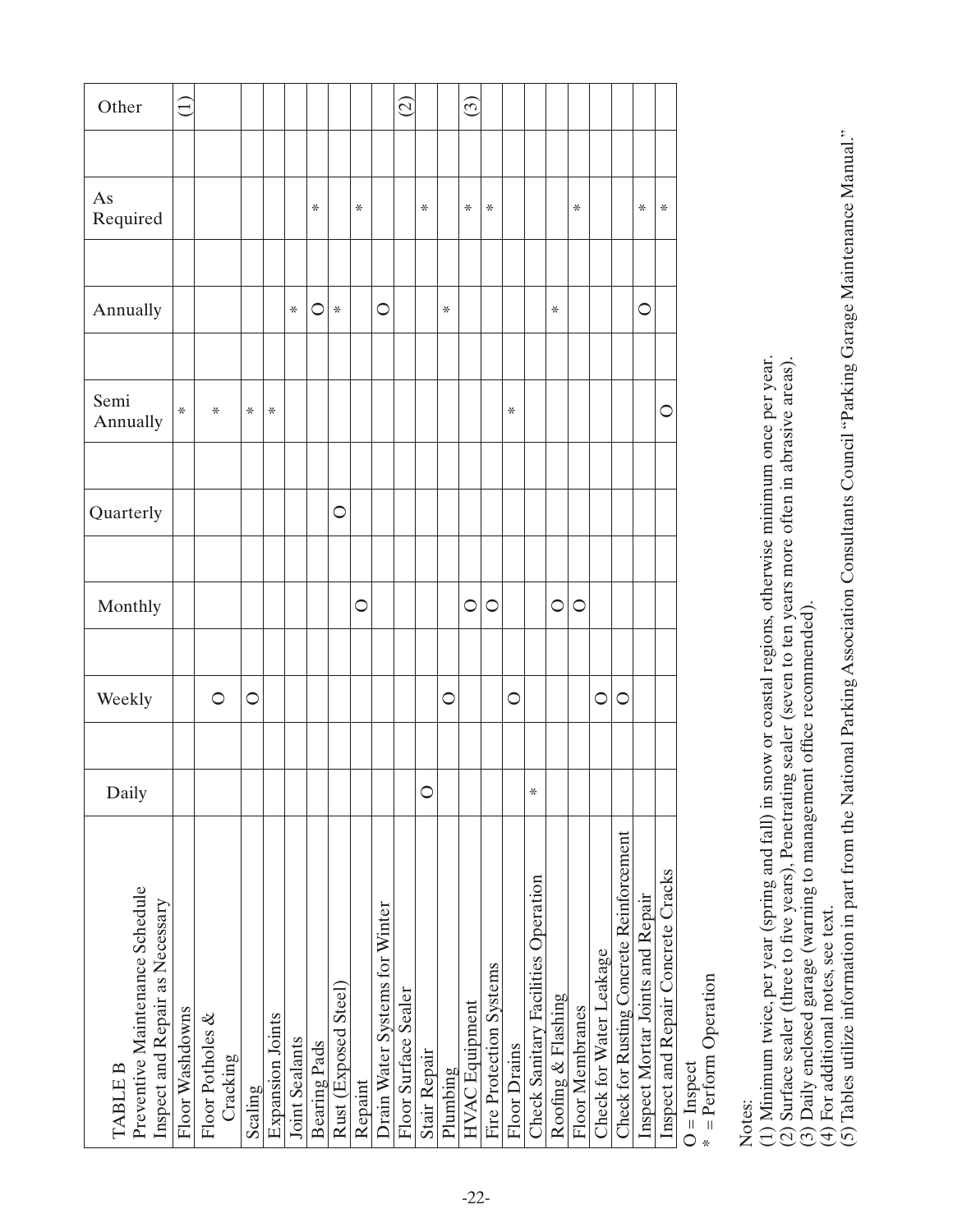|                 | Performed by                                                |          |                    |                        |                       |                    |                           |                         |                                     |                 |            |                  |                     |        |           |                 |                  |                     |                 |                  |                    |               |                   |                   |          |       |             |         |
|-----------------|-------------------------------------------------------------|----------|--------------------|------------------------|-----------------------|--------------------|---------------------------|-------------------------|-------------------------------------|-----------------|------------|------------------|---------------------|--------|-----------|-----------------|------------------|---------------------|-----------------|------------------|--------------------|---------------|-------------------|-------------------|----------|-------|-------------|---------|
|                 | Comments                                                    |          |                    |                        |                       |                    |                           |                         |                                     |                 |            |                  |                     |        |           |                 |                  |                     |                 |                  |                    |               |                   |                   |          |       |             |         |
| WEEKEND DATE:   | Area                                                        |          |                    |                        |                       |                    |                           |                         |                                     |                 |            |                  |                     |        |           |                 |                  |                     |                 |                  |                    |               |                   |                   |          |       |             |         |
|                 |                                                             |          |                    |                        |                       |                    |                           |                         |                                     |                 |            |                  |                     |        |           |                 |                  |                     |                 |                  |                    |               |                   |                   |          |       |             |         |
|                 | ${\rm Day}$<br>$\overline{ }$                               |          |                    |                        |                       |                    |                           |                         |                                     |                 |            |                  |                     |        |           |                 |                  |                     |                 |                  |                    |               |                   |                   |          |       |             |         |
|                 | Day                                                         |          |                    |                        |                       |                    |                           |                         |                                     |                 |            |                  |                     |        |           |                 |                  |                     |                 |                  |                    |               |                   |                   |          |       |             |         |
|                 | $\mathop{\rm Day}\nolimits$<br>$\overline{v}$               |          |                    |                        |                       |                    |                           |                         |                                     |                 |            |                  |                     |        |           |                 |                  |                     |                 |                  |                    |               |                   |                   |          |       |             |         |
| WEEK START DATE | <b>A</b> <sub>c</sub><br>$\Box$<br>$\overline{\mathcal{A}}$ |          |                    |                        |                       |                    |                           |                         |                                     |                 |            |                  |                     |        |           |                 |                  |                     |                 |                  |                    |               |                   |                   |          |       |             |         |
|                 | $\mathbf{Day}$<br>$\tilde{\mathcal{E}}$                     |          |                    |                        |                       |                    |                           |                         |                                     |                 |            |                  |                     |        |           |                 |                  |                     |                 |                  |                    |               |                   |                   |          |       |             |         |
|                 | Day                                                         |          |                    |                        |                       |                    |                           |                         |                                     |                 |            |                  |                     |        |           |                 |                  |                     |                 |                  |                    |               |                   |                   |          |       |             |         |
|                 | Day                                                         |          |                    |                        |                       |                    |                           |                         |                                     |                 |            |                  |                     |        |           |                 |                  |                     |                 |                  |                    |               |                   |                   |          |       |             |         |
|                 | Activity                                                    | CLEANING | Localized sweeping | Trash<br>$\mathcal{L}$ | Toilets<br>$\epsilon$ | Cashier booth<br>4 | Lobby, Office<br>$\sigma$ | Floor drains<br>$\circ$ | Remove snow & ice<br>$\overline{C}$ | OPERATION CHECK | Hand doors | Mechanical doors | Sanitary facilities | Lights | Elevators | Elevator lights | Emergency lights | Pkg. control equip. | Security system | Close circuit TV | Audio surveillance | Panic buttons | Stair door alarms | <b>SIGN CHECK</b> | In place | Clean | Illuminated | Visible |

WEEKLY MAINTENANCE REPORTS

STRUCTURE NAME: \_\_\_\_\_\_\_\_\_\_\_\_\_\_\_\_\_\_\_\_\_\_\_\_\_\_\_\_\_\_\_\_\_\_\_\_\_\_\_\_\_\_\_\_\_\_\_\_\_\_\_\_\_\_\_\_\_\_\_\_

WEEKLY MAINTENANCE REPORTS<br>STRUCTURE NAME:

Non working items  $\_$ Non working items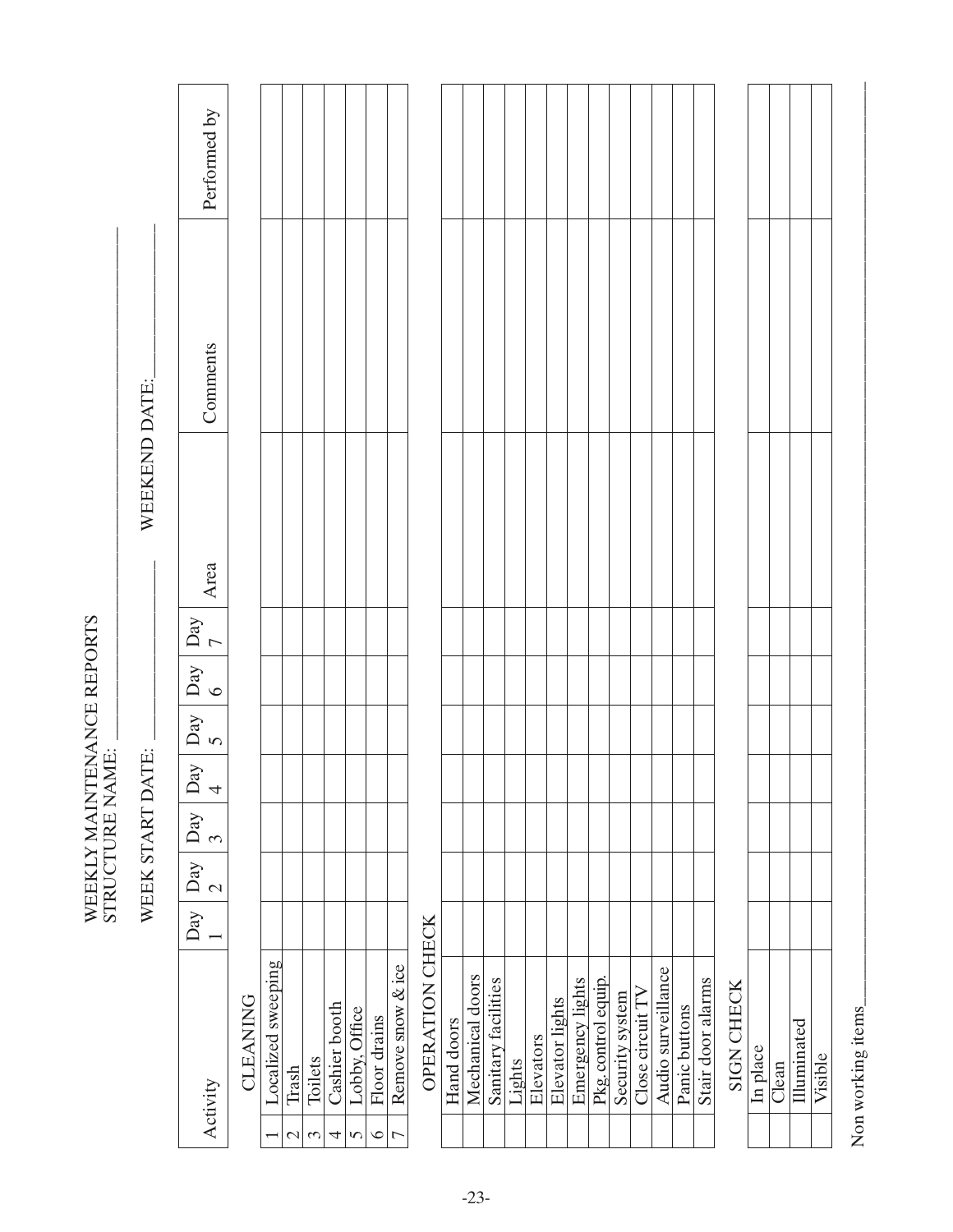# MONTHLY MAINTENANCE REPORT

Structure Name: \_\_\_\_\_\_\_\_\_\_\_\_\_\_\_\_\_\_\_\_\_\_\_\_\_\_\_\_\_\_\_\_\_\_\_\_\_\_\_\_\_\_\_

For the month of:  $\frac{1}{2}$   $\frac{1}{2}$   $\frac{1}{2}$   $\frac{1}{2}$   $\frac{1}{2}$   $\frac{1}{2}$   $\frac{1}{2}$   $\frac{1}{2}$   $\frac{1}{2}$   $\frac{1}{2}$   $\frac{1}{2}$   $\frac{1}{2}$   $\frac{1}{2}$   $\frac{1}{2}$   $\frac{1}{2}$   $\frac{1}{2}$   $\frac{1}{2}$   $\frac{1}{2}$   $\frac{1}{2}$   $\frac{1}{2}$   $\frac$ 

<span id="page-26-0"></span>

| Activity                | Date<br>performed | Location | Performed<br>by | Comments |
|-------------------------|-------------------|----------|-----------------|----------|
|                         |                   |          |                 |          |
| Floor sweeping          |                   |          |                 |          |
| <b>LANDSCAPE</b>        |                   |          |                 |          |
| Trash removal           |                   |          |                 |          |
| Maintenance             |                   |          |                 |          |
| Wall cleaning           |                   |          |                 |          |
| Window cleaning         |                   |          |                 |          |
| HAVAC system check      |                   |          |                 |          |
| Touch-up paint          |                   |          |                 |          |
| Lubricate doors         |                   |          |                 |          |
| Sump pump check         |                   |          |                 |          |
| Check for Leaks:        |                   |          |                 |          |
| Roofing                 |                   |          |                 |          |
| Joint sealant           |                   |          |                 |          |
| <b>Expansion</b> joints |                   |          |                 |          |
| Windows, doors, walls   |                   |          |                 |          |
| Floor membrane areas    |                   |          |                 |          |
| Clean expansion joints  |                   |          |                 |          |

Non-working items: \_\_\_\_\_\_\_\_\_\_\_\_\_\_\_\_\_\_\_\_\_\_\_\_\_\_\_\_\_\_\_\_\_\_\_\_\_\_\_\_\_\_\_\_\_\_\_\_\_\_\_\_\_\_\_\_\_\_\_\_\_\_\_\_\_\_\_\_\_\_\_\_

Clean signs

Check handrails & guardrails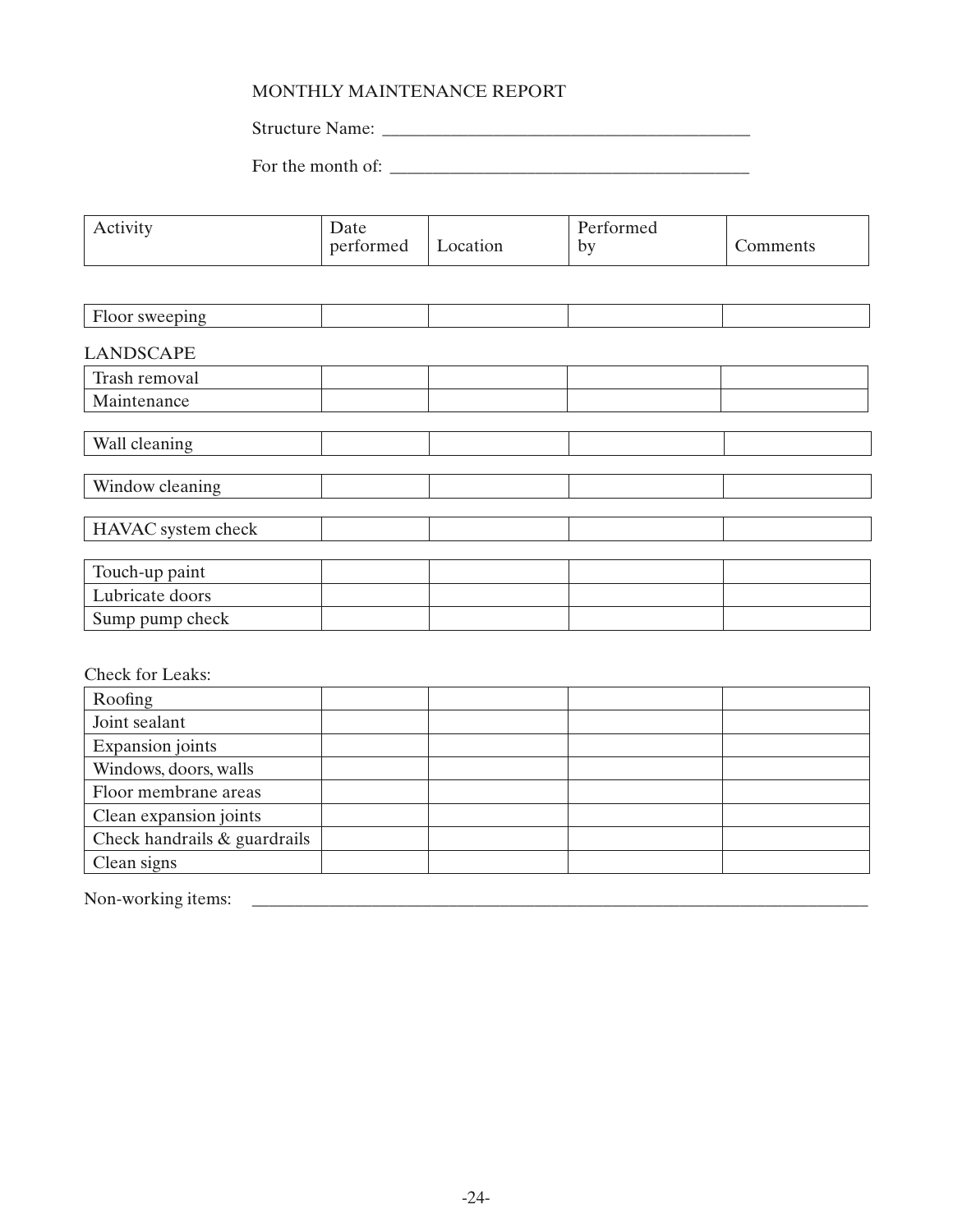# SEMI ANNUAL MAINTENANCE REPORT

Structure Name: \_\_\_\_\_\_\_\_\_\_\_\_\_\_\_\_\_\_\_\_\_\_\_\_\_\_\_\_\_\_\_\_\_\_\_\_\_\_\_\_\_\_\_

Season: \_\_\_\_\_\_\_\_\_\_\_\_\_\_\_\_\_\_\_\_\_\_\_\_\_\_\_\_\_\_\_\_\_\_\_\_\_\_\_\_\_\_\_\_\_\_\_\_\_\_\_

Maintenance Record Check List

| Activity                        | Date | Location | Performed by | Comments |
|---------------------------------|------|----------|--------------|----------|
| <b>Check Structural System:</b> |      |          |              |          |
| Floor surface deterioration     |      |          |              |          |
|                                 |      |          |              |          |
| Water leakage                   |      |          |              |          |
|                                 |      |          |              |          |
| Cracking of concrete            |      |          |              |          |
|                                 |      |          |              |          |
| Rust                            |      |          |              |          |

# PAINTING

#### Check for Rust Spots:

| Doors & door frames        |  |  |
|----------------------------|--|--|
| Handrails & guardrails     |  |  |
| Pipe guards, exposed pipes |  |  |
| $&$ conduit                |  |  |
| <sup>1</sup> Other metal   |  |  |

Check for Appearance:

| Striping                                       |  |  |
|------------------------------------------------|--|--|
| $\frac{\overline{\text{Sigma}}}{\text{Walls}}$ |  |  |
|                                                |  |  |
| Curbs                                          |  |  |
| Touch-up paint                                 |  |  |
| Repaint                                        |  |  |

Check Electrical System:

| Check light fixtures    |  |  |
|-------------------------|--|--|
| Relamp fixtures         |  |  |
| Special units – inspect |  |  |
| Distribution panels     |  |  |
|                         |  |  |
| Wash down deck          |  |  |

Items requiring further attention:\_\_\_\_\_\_\_\_\_\_\_\_\_\_\_\_\_\_\_\_\_\_\_\_\_\_\_\_\_\_\_\_\_\_\_\_\_\_\_\_\_\_\_\_\_\_\_\_\_\_\_\_\_\_\_\_\_\_\_\_\_\_\_

\_\_\_\_\_\_\_\_\_\_\_\_\_\_\_\_\_\_\_\_\_\_\_\_\_\_\_\_\_\_\_\_\_\_\_\_\_\_\_\_\_\_\_\_\_\_\_\_\_\_\_\_\_\_\_\_\_\_\_\_\_\_\_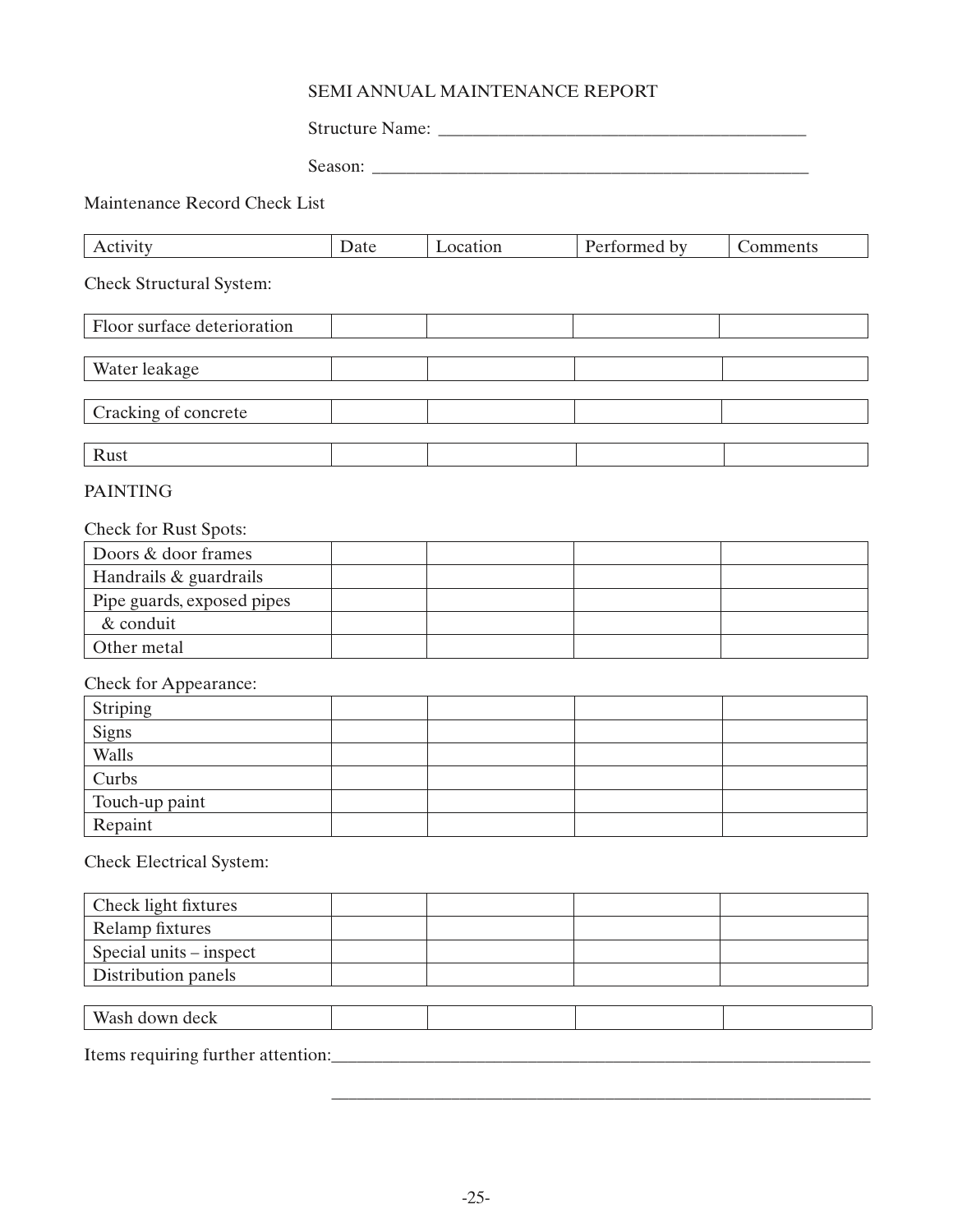# **-NOTES-**